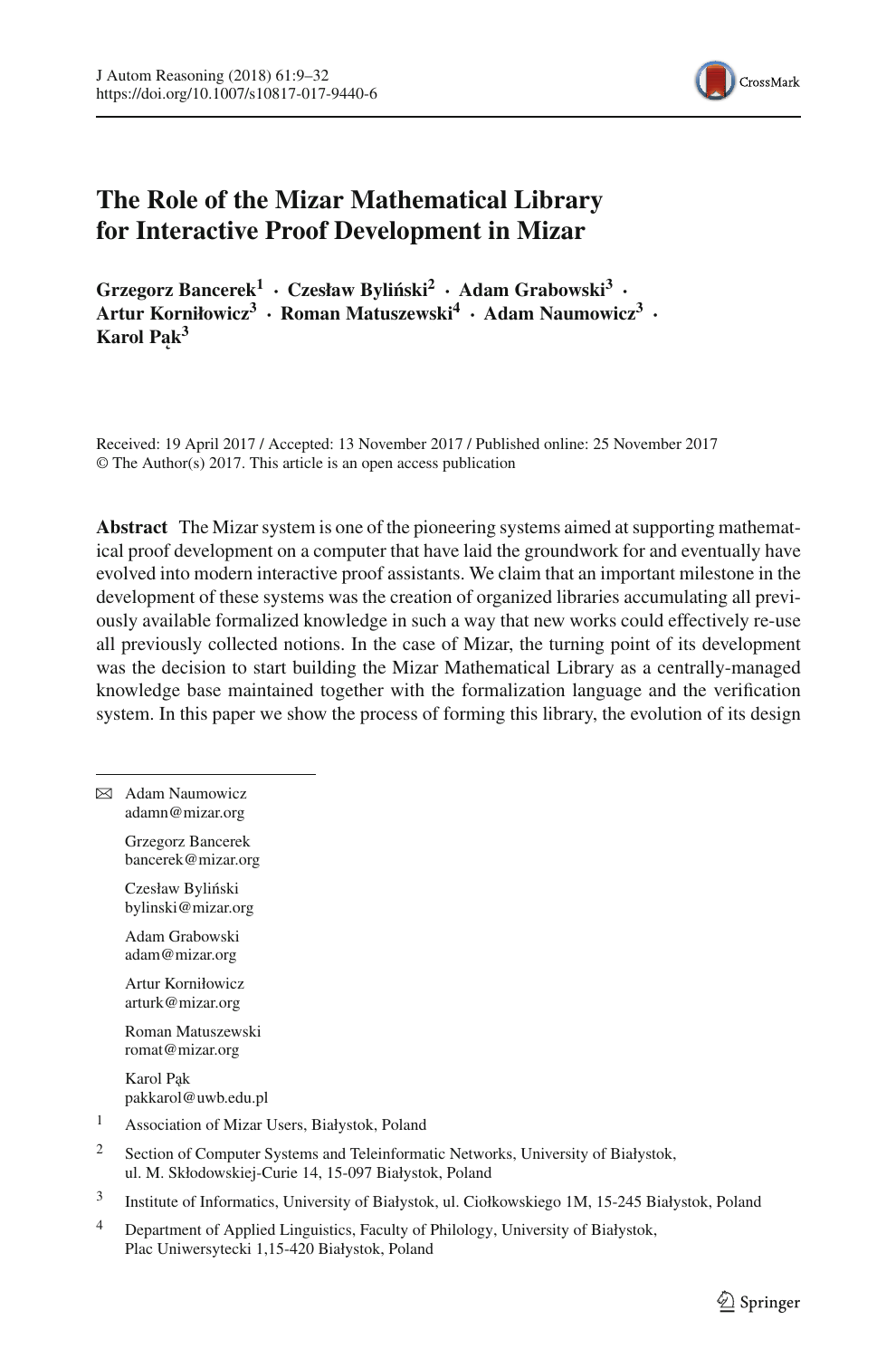principles, and also present some data showing its current use with the modern version of the Mizar proof checker, but also as a rich corpus of semantically linked mathematical data in various areas including web-based and natural language proof presentation, maths education, and machine learning based automated theorem proving.

**Keywords** Proof assistant · Repository · Mizar Mathematical Library

## **1 Introduction**

Around 1970s, the advances in computer technology and its popularization together with the proliferation of more user-friendly programming languages allowed the mathematical community to initiate several seminal projects like de Bruijn's Automath [\[20](#page-20-0)], Milner's LCF [\[58\]](#page-22-0) or Glushkov's Evidence Algorithm [\[54\]](#page-21-0). The Mizar project [\[9\]](#page-19-0) started in 1973 under the leadership of Andrzej Trybulec, first at the Płock Scientific Society and since 1976 at the University of Białystok (formerly the University of Warsaw, Białystok Branch), Poland. From the very beginning Trybulec postulated a language and a computer system for recording mathematical papers in such a way that [\[35](#page-20-1)[,56](#page-21-1)]: (a) the papers could be stored in a computer and later, at least partially, translated into natural languages, (b) the papers would be formal and concise, (c) it would form a basis for construction of an automated information system for mathematics, (d) it would facilitate detection of errors, verification of references, elimination of repeated theorems, etc., (e) it would open a way to machine assisted education of the art of proving theorems, (f) it would enable automated generation of input into typesetting systems. The initial ideas are still valid and with time and a growing support from more researchers involved in the project the current development can be geared towards more ambitious goals, offering more intelligent proof checking methods and better support for the users. A crucial factor that helped to establish Mizar's position among leading proof assistants, stand the test of time and consequently be developed in the direction of achieving these goals, was the realization of the fact, that large-scale formalizations require developing methods of efficient accumulating, maintaining and re-use of previously generated mathematical content. This approach is today taken by developers of dedicated formal libraries e.g. the Isabelle based Archive of Formal Proofs [\[14](#page-19-1)], as well as all large formalization projects, both in mathematics (like the Hales's Flyspeck project [\[36](#page-21-2)], G. Gonthier's formalization of the Feit–Thompson theorem [\[25\]](#page-20-2)) as well as in formal computer science (e.g. NASA PVS Library [\[18\]](#page-20-3), seL4: Formal Verification of an Operating-System Kernel [\[47\]](#page-21-3), etc.).

### <span id="page-1-0"></span>**2 The Beginnings of Mizar Mathematical Library**

From the beginning of the Mizar project, the encoding of mathematical proofs was conducted in a dedicated formal language – the Mizar language. The formalization scripts were stored in plain text files, called articles, processed independently and with little connection to one another. The 1981 version of Mizar-2 introduced the environment part of an article, at that time containing statements that were used as axioms and checked only syntactically, i.e., without requiring their justification. Later versions (Mizar-3 and Mizar-4 from the period 1982–1988) divided the processing of Mizar files into multiple passes with file-based communication, such as scanning, parsing, type and natural-deduction analysis, and justification checking.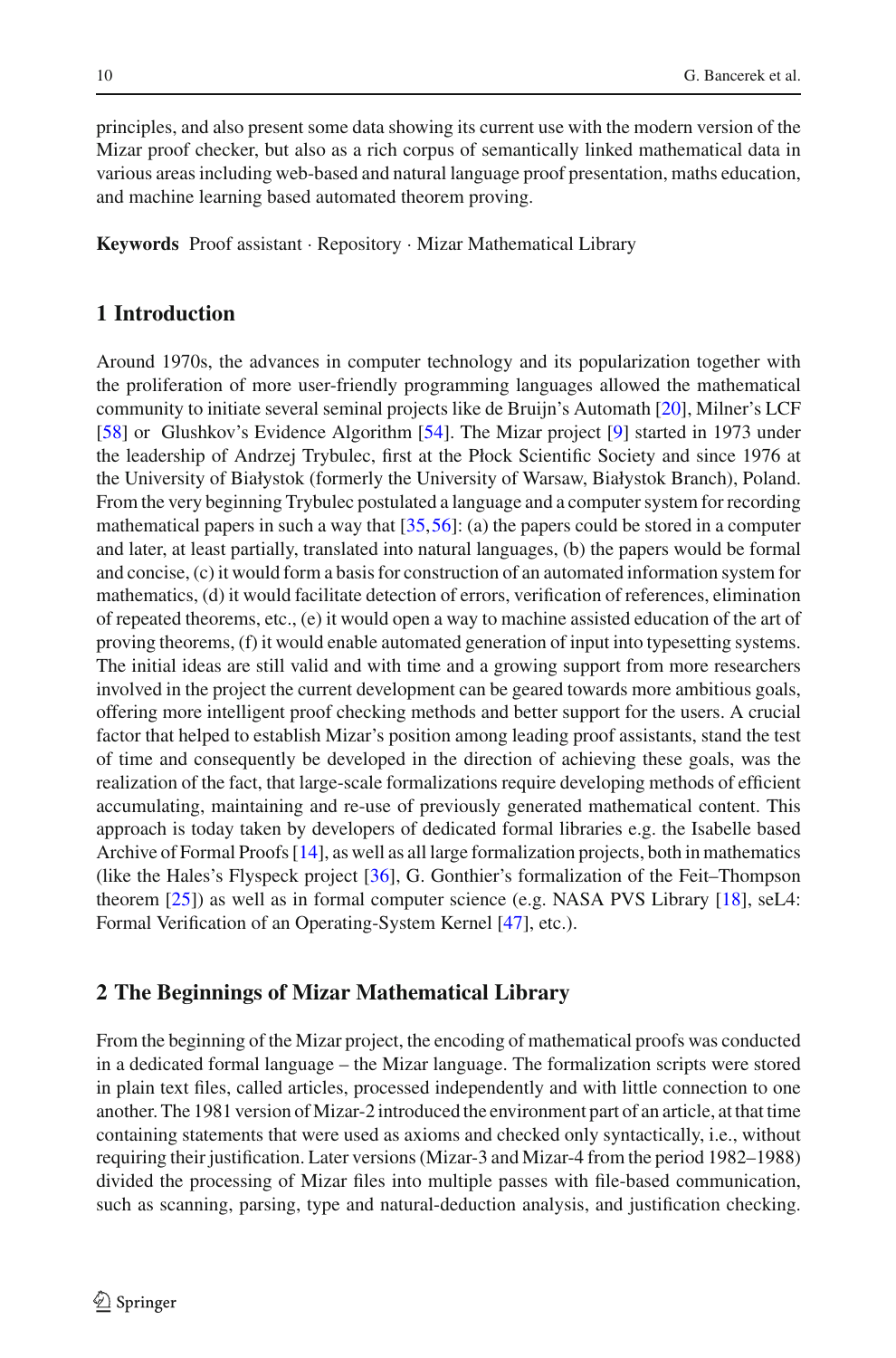The use of special vocabulary files for symbols together with infix, prefix, postfix notation and their combinations resulted in greater closeness to mathematical texts.

In 1986, Mizar-4 was ported to the IBM PC platform running MS-DOS and later became PC-Mizar in 1988. In the years 1987–1991 theMizar system and language played an important role in a Polish state research grant programme of the Polish Ministry of Science and Higher Education RPBP III.24 "Logical systems and algorithms for computerized checking of proof correctness".

It was this project that significantly boosted the development of Mizar articles by numerous authors (about 100 researchers and students from a dozen of scientific institutions from all over Poland), whose efforts resulted in almost 250 Mizar articles. Some of the articles were quite advanced. E.g. Trybulec formalized a 1970 paper by Borsuk *"On the Homotopy Type of Some Decomposition Spaces"* [\[17](#page-20-4)] [1](#page-2-0) and his own original result that the algebra of normal forms is a Heyting algebra  $[83, 84]^2$  $[83, 84]^2$ . Some of the articles resulted from an experimental Mizar-aided topology course where students were supposed to formalize theorems previously introduced informally during lectures. The methodology of this course described by S. Czuba and A. Zalewska in the RPBP III.24 report from 1988 was the following:

Each student had to solve several tasks from a given group of tasks. Initially, it was assumed that the students can re-use in their environment only the theorems and facts previously proved by others. But soon it turned out that this restriction cannot be applied to the simple facts from set theory (very often used in proving topological statements) obvious for students, while at the same time sometimes demanding tedious proofs. Therefore, each task contained in the description of its environment statements of theorems from set theory that were needed to solve a given task.

For each task group a special archive file was created, which was subsequently updated by adding new theorems together with their correct proofs. The care over the file archive was entrusted to one of the students, whose task was to take care of, among other things, the proper order of statements being added, as well as the integrity of operations and relations introduced by the students.<sup>3</sup>

Trying to maintain all these works naturally led to issues concerning the reusability of formalizations. In the RPBP III.24 report from 1988 E. Woronowicz wrote:

In previous versions of the Mizar system, including Mizar-4, the text processed by the Mizar processor consists of two main parts:

- declaration of the environment with definitions of basic concepts (modes, constants, functions) and statements of theorems playing the role of axioms for the developed theory,
- the proper text, which consists of statements of new assertions and their proofs.

Such a text structure, mainly the fact that the user declares the environment, results in his full responsibility for the theory being developed (in the environment there may be contradictory items). Also the preparation time of Mizar articles is lengthened by the fact that when trying to correct errors e.g. in the proof of a statement, the processor

<sup>1</sup> <http://mizar.uwb.edu.pl/milestones/borsuk.pdf>

<span id="page-2-0"></span><sup>2</sup> <http://mizar.uwb.edu.pl/milestones/heyting.pdf>

<span id="page-2-2"></span><span id="page-2-1"></span><sup>3</sup> <http://mizar.uwb.edu.pl/milestones/topology.pdf>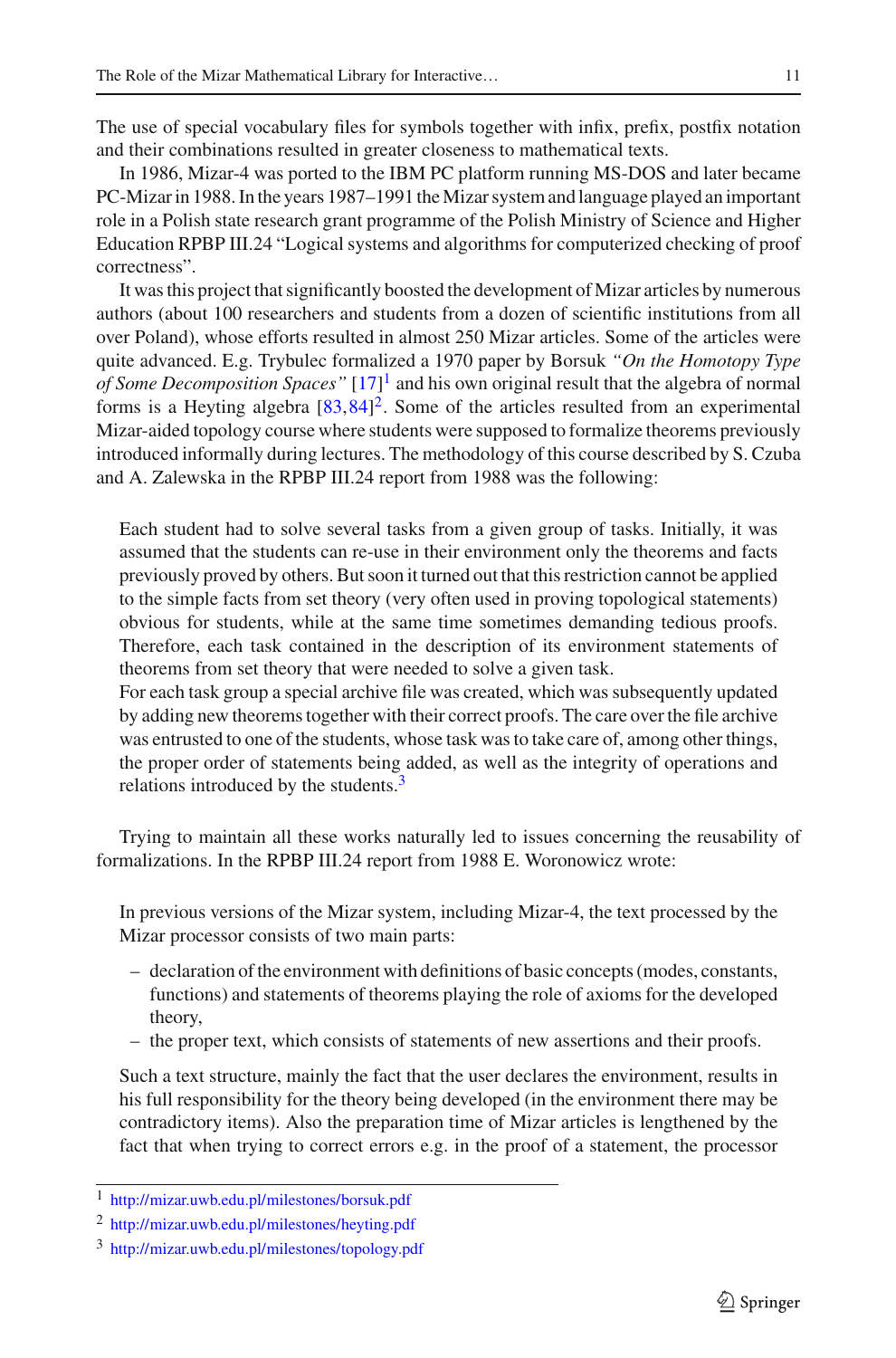processes the correct text of the environment each time. This is not a good solution neither in terms of methodology, nor technology.<sup>[4](#page-3-0)</sup>

The first solution to address the reusability issue and avoid duplication of work was the implementation of a *librarian* utility which helped to include all the notions from previously processed files into a new article without the necessity to copy the whole environment by incorporating the contents of multiple files generated by several passes of the proof checker. This approach, however, turned out to be inefficient for bigger formalizations, which subsequently gave rise to developing methods of exporting only selected items from an article supported by corresponding changes in the Mizar language to facilitate both exporting and importing required notions. Later these concepts evolved into current forms used for importing theorems, definitions and other items from various articles. The functions of the *librarian* utility were superseded by *extractor* and *accommodator*, for extracting semantic information from an article into a database and including this information into a new formalization, respectively. From that time comes the conventional distinction between the library of Mizar articles (as a collection of user-written files in the Mizar language) and the database consisting of the exported semantic information stored in dedicated machinereadable and optimized data formats. It was intended to avoid declaring ad-hoc axiomatics required for proving facts in each article, to help establish "a minimal axiomatization" for a particular article, to reduce the risk of introducing contradictory axioms and repetitions of already proved facts. January 1st, 1989 symbolically marks the date when the current Mizar library—Mizar Mathematical Library (MML) was born as the implementation of that proposal. The (still on-going) process of building one common framework for verifying various branches of mathematics gave rise to a number of subsequent fundamental questions, e.g.:

- should various axiomatizations be allowed or not (and if only one, then which one should be chosen);
- how to build the knowledge database and what information should be stored in it;
- how to organize, manage and ensure the integrity of the database.

In the following sections, we present how these issues have been addressed on the way to developing the current MML.<sup>5</sup>

### **3 Axiomatics**

Owing to A. Trybulec's mathematical background deeply rooted in the Polish school of mathematics, the library was from the beginning based on set theory. However, in the first years of the MML's existence, there were several experiments with the foundations of the library. Namely, there were attempts to build the library based on set theory with classes (Morse–Kelley) and without them (Zermelo–Frænkel), as well as with the axiom of choice, or without it. Eventually, under the influence of formalizations in category theory, A. Trybulec decided on selecting the Tarski–Grothendieck set theory which is basically the Zermelo– Frænkel set theory with the usual extensionality, pair, union, regularity and replacement axioms, augmented with Tarski's axiom of existence of arbitrarily large, strongly inaccessible cardinals [\[80](#page-22-1)] of the form:

<sup>4</sup> <http://mizar.uwb.edu.pl/milestones/librarian.pdf>

<span id="page-3-1"></span><span id="page-3-0"></span><sup>5</sup> Current MML Ver. 5.40.1289 is distributed with Mizar system Ver. 8.1.05.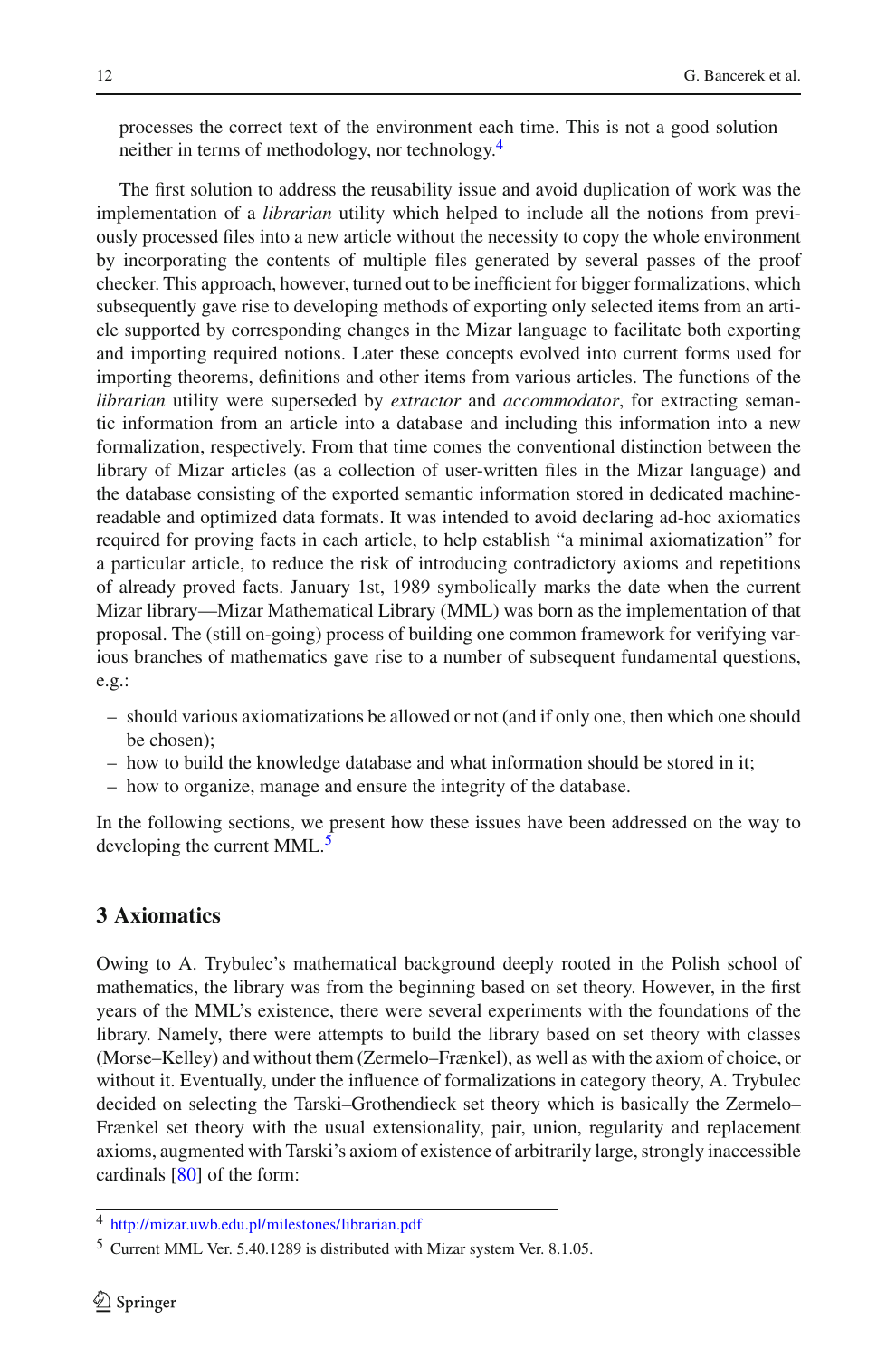For every set N there exists a system M of sets which satisfies the following conditions:

- $(i)$   $N \in M$ ;
- (ii) if  $X \in M$  and  $Y \subseteq X$ , then  $Y \in M$ ;
- (iii) if  $X \in M$  and *Z* is the system of all subsets of *X*, then  $Z \in M$ ;
- (iv) if  $X \subseteq M$  and *X* and *M* do not have the same potency, then  $X \in M$ .

Technically, the initial axiomatization was introduced in two special axiomatic files: HIDDEN and TARSKI. The former contained a selection of primitive notions built into the checker e.g. the types Any and set, equality and membership relations, but also types Element of, Subset of, and the powerset operation bool. The latter presented only the statements of TG axioms. The idea was to keep the proof checking system independent from any particular set theory, and so the type Any was introduced to represent any arbitrary object, not necessarily being a proper set. This, in principle, enabled developing other libraries with different axiomatizations. However, the library developed in terms of TG contained an additional axiom that the type Any is also of type set. Since the interest in developing alternative libraries was rather small, later the type Any was completely removed from the axiomatic files in favor of using the type set alone. Interestingly, in Mizar Ver. 8.1.01 from 2012, to filter out some futile definitional expansions automatically generated by a newly implemented mechanism in the Mizar checker [\[52](#page-21-4)], the most general root type was restored into the HIDDEN file, but under a new name: object.

The current form of the TARSKI file representing the set theory axioms is the result of library reorganization performed in connection with exploring fine-grained dependencies in the library  $[6]$  $[6]$  that took place in 2013. The original TARSKI file was split into TARSKI  $\_0$ , TARSKI\_A and TARSKI. The TARSKI\_0 file contains only ZF axioms, TARSKI\_A represents the Tarski's axiom alone, and the TARSKI file contains more user-friendly formulations of the axioms proved as consequences of the raw axioms from the other two files, e.g. using a defined notion of an ordered set rather than the axiom that such a pair exists.

It should also be noted that the original axiomatics was extended by a selection of properties of some notions commonly used in various formalizations that were built into the system to improve its usability. The extra axiomatic file AXIOMS contained the definitional axioms of the following concepts: element, subset, Cartesian product, domain (non empty set), subdomain (non empty subset of a domain), set domain (domain consisting of sets), as well as the axioms of strong arithmetic of real numbers [\[76\]](#page-22-2). The process of restructuring this part of the library had two major steps: first the properties of set-theoretic notions were consequently proved as consequences of basic axioms and moved to ordinary Mizar articles (i.e. ZFMISC\_1, SUBSET\_1), while the full step-by-step construction of real numbers was consequently defined in the ARYTM\* series of articles in the years 1995–1998. The current form of the arithmetic in the MML was shaped around the year 2003 in the course of developing a series of encyclopedic articles XCMPLX\* and XREAL\* extracted from the library in order to simplify the browsing for selected useful properties of real, complex, and extended real numbers. In consequence, the sets of real and complex numbers were defined together with proving all their usual properties without resolving to any extra axioms, so the original article AXIOMS was removed.

On the other hand, the Mizar system was enhanced by introducing special automation of selected commonly used notions, as so called *requirements* [\[59\]](#page-22-3). In particular this concerned the arithmetic of complex numbers, so that the users could decide whether they want the arithmetic facts to be obvious for the Mizar checker  $[63,68]$  $[63,68]$ . At the same time, the automatically obvious facts found their justification in corresponding ordinary Mizar articles to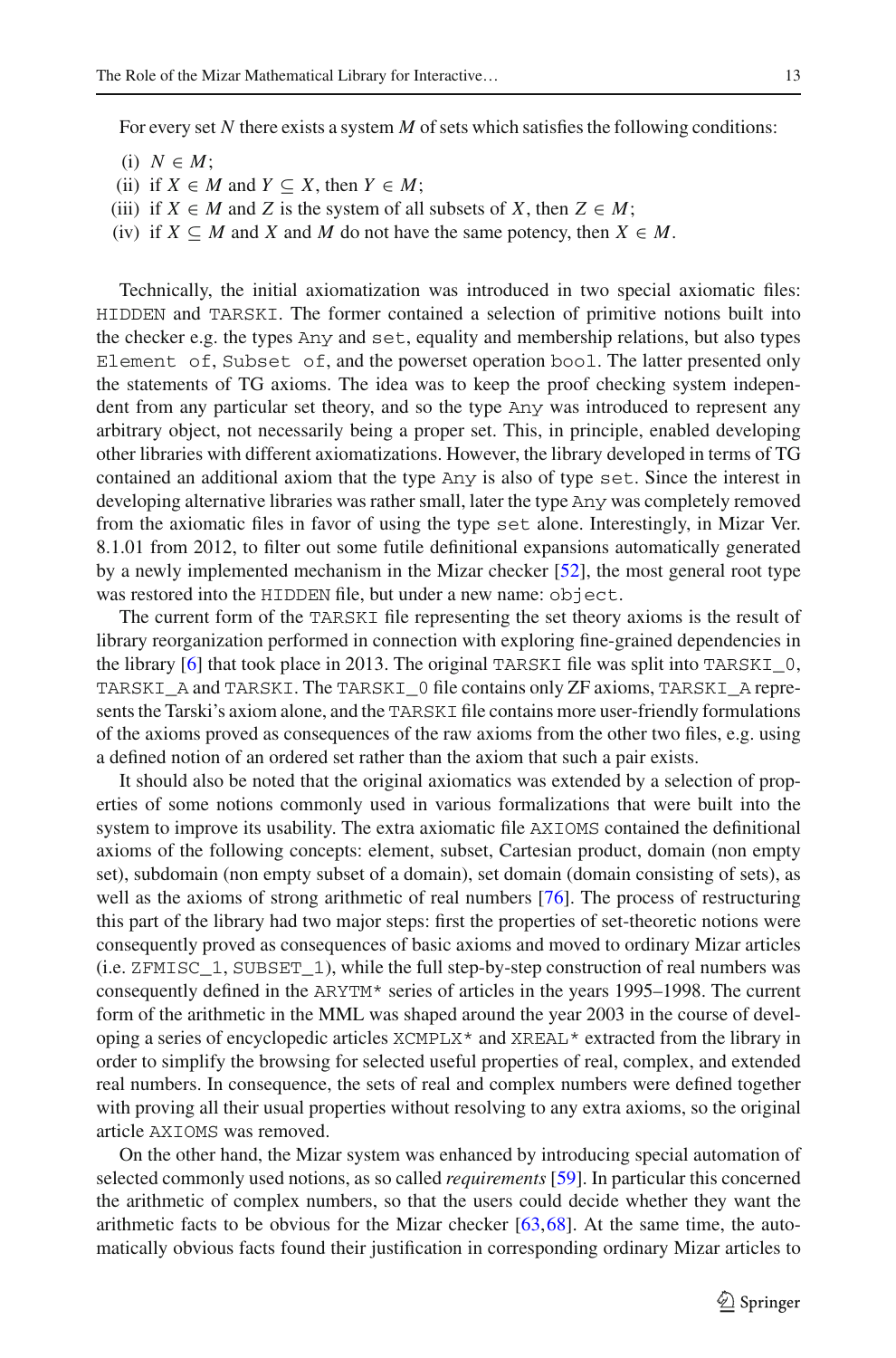<span id="page-5-2"></span>

| <b>Table 1</b> The number of<br>constructors and notations | Kind      | Number of constructors | Number of notations |
|------------------------------------------------------------|-----------|------------------------|---------------------|
|                                                            | Attribute | 2890                   | 3237                |
|                                                            | Functor   | 8873                   | 9259                |
|                                                            | Mode      | 518                    | 1348                |
|                                                            | Predicate | 1137                   | 1304                |
|                                                            | Selector  | 187                    | 187                 |
|                                                            | Structure | 166                    | 166                 |
|                                                            | Total     | 13,937                 | 15,667              |

enable their cross-verification and allow switching off the automation in special contexts, e.g. for educational purposes or for experimenting with axiomatic systems [\[6](#page-19-2)].

The separation and consequent use of the minimal axiomatization was an important landmark and since then has been the main approach taken in developing the current MML. This allows to shift the focus in extending the proof checking mechanisms from implementing hard-coded system procedures towards language extensions like *registrations*[\[62\]](#page-22-6), *properties* [\[49,](#page-21-5)[60](#page-22-7)], or *reductions* [\[51](#page-21-6)].

### **4 MML Information Storage**

The way in which the information is stored in the MML is a key property of the library. The basic library import/export unit is an article, resembling the conventional publication practice of mathematical papers. Initially, the article's authors decide which definitions and statements they would like to export and make available to other formalizations, and which should be considered local only. In the process of peer review coordinated by the Library Committee<sup>[6](#page-5-0)</sup> [\[30\]](#page-20-5), all exportable items are finally selected and extracted to form the, so called, *abstract*, which contains the bare statements of definitions, theorems, schemes and registrations stripped of all their corresponding proof parts. This public interface information is subsequently stored in the database in dedicated XML-based internal data formats. For any definition, theorem, scheme, or registration, the database contains the corresponding formula represented using *constructors*[7.](#page-5-1) Different kinds of constructors are used to refer to different classes of defined notions, see Table [1](#page-5-2) for the use of constructors and their notations in the current MML.

The information stored in the database which corresponds to a definition, similarly holds a formula (the definiens), but also the definition's *notation* which consists of its *format* and type information of its arguments, as well as the result type for functor definitions and the mother type for mode definitions. The format of a given definition contains the corresponding symbol (string of characters) together with the information on the arity and position of visible arguments in the text representation. The symbols grouped according to constructor kinds, possibly with additional priority declarations, are stored in, so called, *vocabularies*. Table [2](#page-6-0) shows the number of symbols in each category.

<span id="page-5-0"></span><sup>6</sup> The Library Committee of the Association of Mizar Users was officially established on November 11, 1989 with the main aim to collect Mizar articles and to organize them into a central repository (called Main Mizar Library at that time as multiple repositories were supposed to be created, being a direct successor of Central Archive of Mizar Texts coming with Mizar-4).

<span id="page-5-1"></span><sup>7</sup> A constructor is a unique number representing a given formal object with respect to its article's environment.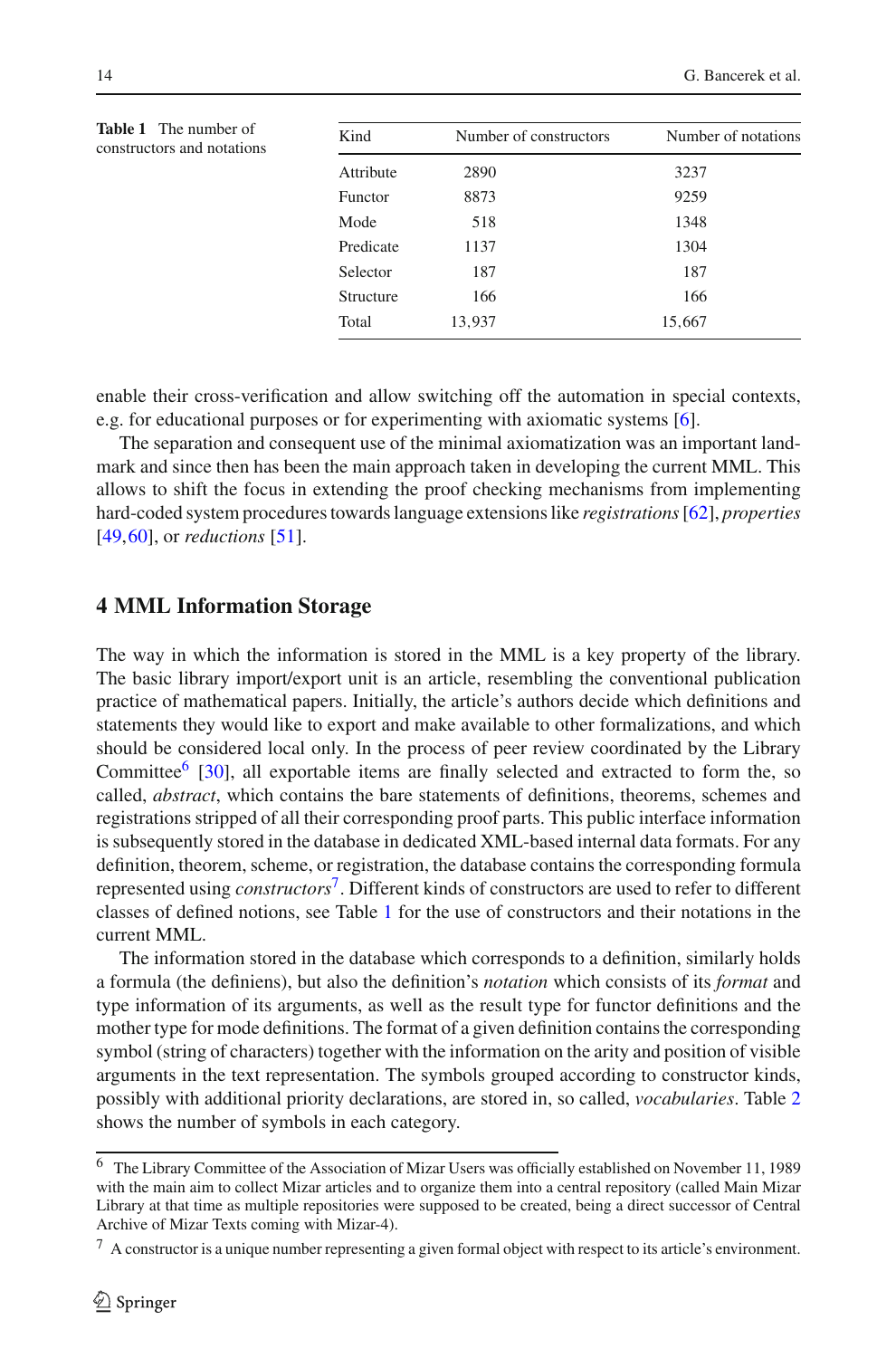### <span id="page-6-0"></span>Table 2 The number of symbols

| Symbol        | Number |
|---------------|--------|
| Functor       | 4825   |
| Attribute     | 1933   |
| Mode          | 935    |
| Predicate     | 746    |
| Selector      | 175    |
| Structure     | 168    |
| Left bracket  | 35     |
| Right bracket | 35     |
| Total         | 8852   |
|               |        |

<span id="page-6-1"></span>

| <b>Table 5</b> Top TO symbols with the<br>number of notations | Symbol     | <b>Notations</b> | Formats | Constructors |
|---------------------------------------------------------------|------------|------------------|---------|--------------|
|                                                               |            | 219              | 8       | 219          |
|                                                               | *          | 197              | 6       | 191          |
|                                                               | ┿          | 150              | 6       | 148          |
|                                                               |            | 141              | 4       | 133          |
|                                                               | Element    | 65               | 2       | 60           |
|                                                               | $^{\circ}$ | 59               |         | 59           |
|                                                               | ,,         | 54               | 3       | 45           |
|                                                               | (# )       | 52               | 4       | 51           |
|                                                               |            | 52               | 3       | 50           |
|                                                               | $<^*$      | 47               | 8       | 47           |

# **Table 3** Top 10

<span id="page-6-2"></span>

| <b>Table 4</b> Top 10 symbols wrt the<br>number of formats | Symbol          | <b>Notations</b> | Formats | Constructors |
|------------------------------------------------------------|-----------------|------------------|---------|--------------|
|                                                            |                 | 38               | 10      | 38           |
|                                                            |                 | 38               | 10      | 38           |
|                                                            |                 | 233              | 8       | 233          |
|                                                            | $<^*$           | 49               | 8       | 49           |
|                                                            | $*$             | 49               | 8       | 49           |
|                                                            | $^{\copyright}$ | 65               |         | 65           |
|                                                            | $*$             | 207              | 6       | 201          |
|                                                            | $^+$            | 155              | 6       | 153          |
|                                                            | $\ddot{\cdot}$  | 42               | 6       | 40           |
|                                                            | J.              | 13               | 6       | 13           |

The separation of vocabularies from the articles that first introduce given symbols facilitates the use of symbols for multiple, sometimes completely unrelated, notations. Table [3](#page-6-1) presents the number of notations for most popular symbols.

The same format can also be used for arguments with different types, most importantly in the case of the redefinitions of previously defined notions with more specific type restrictions, see Table [4.](#page-6-2)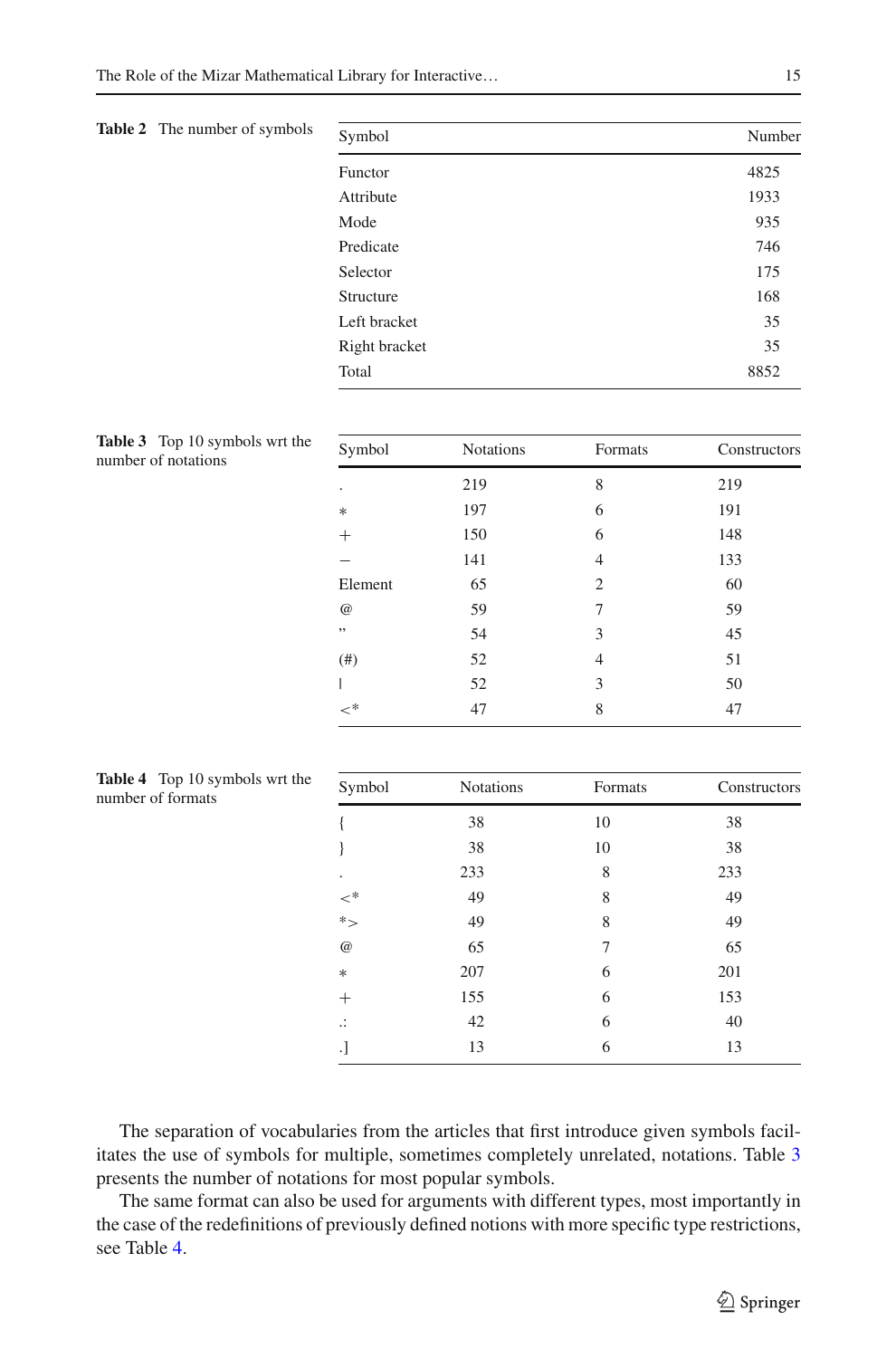<span id="page-7-0"></span>

| Table 5 Properties of predicates,<br>functors and modes | Property            | Occurrences    | Articles       |
|---------------------------------------------------------|---------------------|----------------|----------------|
|                                                         | Predicates          |                |                |
|                                                         | Reflexivity         | 141            | 95             |
|                                                         | Irreflexivity       | 11             | 10             |
|                                                         | Symmetry            | 125            | 86             |
|                                                         | Asymmetry           | 7              | 7              |
|                                                         | Connectedness       | $\overline{4}$ | $\overline{4}$ |
|                                                         | Total               | 288            | 202            |
|                                                         | <b>Functors</b>     |                |                |
|                                                         | Involutiveness      | 38             | 32             |
|                                                         | Projectivity        | 21             | 18             |
|                                                         | Commutativity       | 161            | 89             |
|                                                         | Idempotence         | 20             | 13             |
|                                                         | Total               | 240            | 152            |
|                                                         | Modes               |                |                |
|                                                         | Sethood             | 8              | 8              |
| Table 6 The number of                                   |                     |                | Number         |
| registrations                                           | Registration        |                |                |
|                                                         | Conditional         |                | 2579           |
|                                                         | Existential         |                | 2871           |
|                                                         | Functorial          |                | 8213           |
|                                                         | Term identification |                | 152            |
|                                                         | Term reduction      |                | 229            |
|                                                         | Total               |                | 14,044         |

<span id="page-7-2"></span>It should also be noted that selected definitions declare special properties of the defined notions to enable further automation in the proof checking software. The information stored in the current database with respect to these properties of predicates, functors and modes is shown in Table [5.](#page-7-0)

Apart from the theorems, schemes and definitions, the database stores also additional information extracted from the abstracts. That includes presentation related data of new notations (defining synonyms or antonyms for previously defined objects), but also automation, i.e. registrations<sup>8</sup>, as well as term reductions and identifications. Especially the registrations are heavily used in Mizar, see Table [6](#page-7-2) (term reductions and identifications are also syntactically represented as registrations).

Since the formalization library imitates to some extent the cumulation of informal mathematical papers, it is interesting to measure the ratio of the number of proved theorems to the number of introduced definitions (cf.  $[14]$  $[14]$ ). Taking into account only Mizar statements syntactically represented as theorems and schemes, one obtains a ratio of 4.95, see Table [7.](#page-8-0) However, various forms of Mizar registrations and properties also correspond to theorem

<span id="page-7-1"></span><sup>8</sup> In Mizar, a registration is an umbrella term for three kinds of automation techniques concerning the use of notions represented as adjectives, i.e. existential registrations, conditional registrations, as well as term adjectives registrations, also known as functorial registrations, cf. [\[34](#page-20-6)].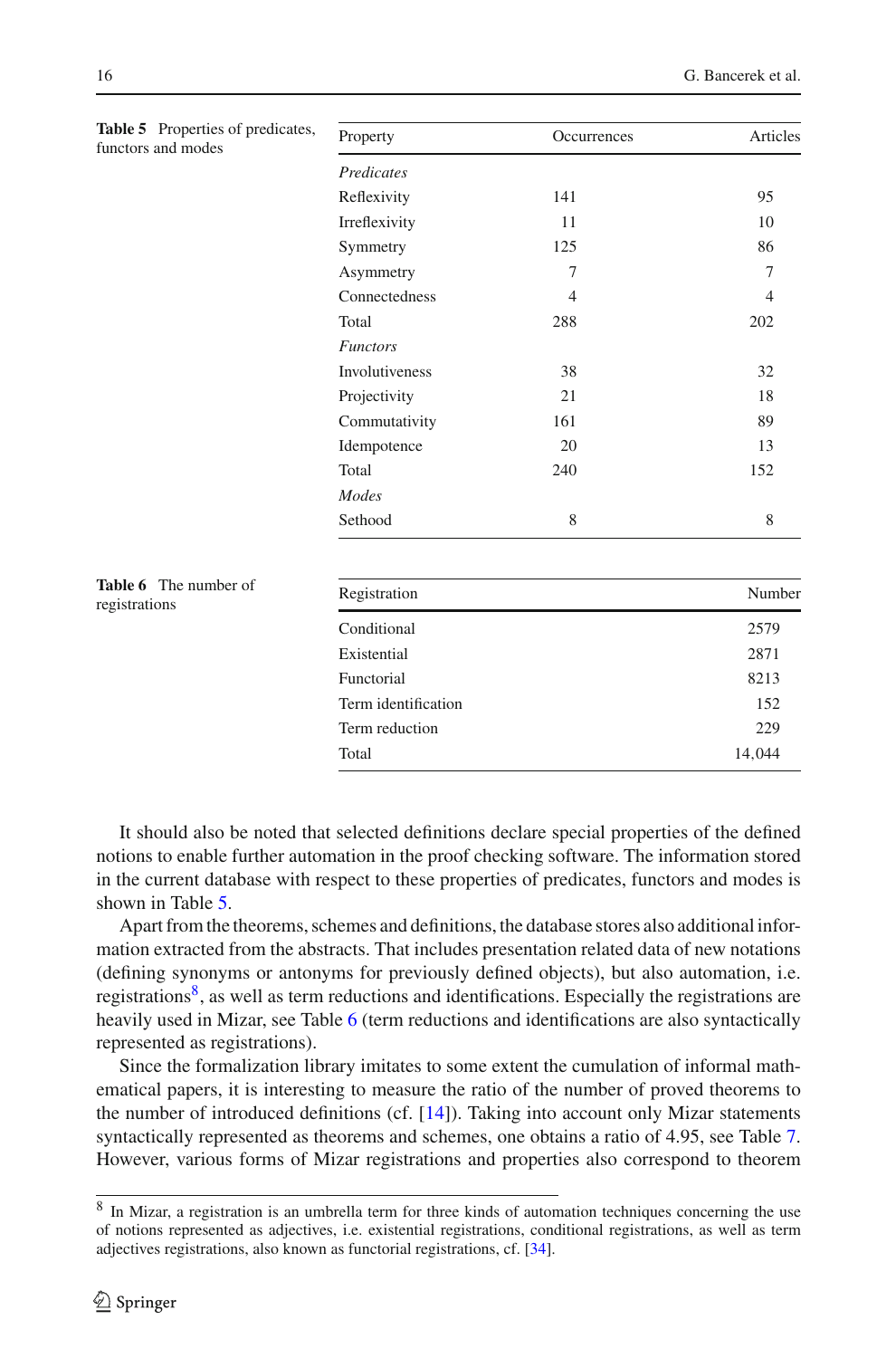<span id="page-8-0"></span>

| <b>Table 7</b> The number of<br>definitions, theorems and | Item       | Number |
|-----------------------------------------------------------|------------|--------|
| schemes                                                   | Definition | 12,114 |
|                                                           | Theorem    | 59,076 |
|                                                           | Scheme     | 858    |
|                                                           | Total      | 72,048 |

statements in informal mathematics. If we also consider them as theorems, the ratio grows to  $6.15$  $6.15$ , see Tables  $5$  and  $6$ .

Importing all the aforementioned information from the database to the environment of new articles is done with the help of a set of designated directives in the Mizar language [\[34](#page-20-6)]. A first group of directives enables formulating and disambiguating formal Mizar texts considering overloaded notations i.e. vocabularies, constructors, notations, and partially also registrations and requirements (because of the overloading, the order of used notations is important [\[66](#page-22-8)]). Another group of directives concerns encoding proofs, i.e. specifying their skeletons (definitions) and conducting reasoning steps to justify a given goal (theorems and schemes). The rest of import directives influence the way in which the Mizar proof checker uses its built in automation procedures that offer shorter justifications of selected proof steps. This includes the directives requirements, registrations (also importing term identifications and reductions), expansions, and equalities (that automatically provide references to the definitions of used atomic formulas and terms, respectively) [\[26\]](#page-20-7).

Various independently processed import directives in the Mizar language allow controlling the amount of imported information and accessing only the necessary items from the database. Thanks to this approach, processing information from the database should be similarly timeconsuming, despite the level of complexity of the formalization environment.

### **5 Organization and Management**

The development of the MML has been driven by several main factors. Initially, most formalization attempts were targeted at covering background knowledge in chosen fields of mathematics. When the library was advanced enough, it was also possible to start works directed at formalizing individual theorems with non-trivial proofs. Moreover, several projects aimed to prove whole papers and monographs were carried out.

The first 3 years of the MML development were dominated by the first approach. The articles developed at that time covered mainly sets, relations, functions, and also geometry and general topology. However, there were also a few articles concerning category theory, functional analysis or quantum theory. Table [8](#page-9-0) presents the number of articles (NOA) from that period according to the MSC classification scheme.

It should be noted that the formalizations from these initial years were mostly done independently with no actual connection between formalized theories (e.g. the hierarchies of functions and relations were disjoint, various geometries were constructed in different formal frameworks, groups, rings, fields, and vector spaces were all distinct, without any intrinsic hierarchy). Collecting as many articles as possible was the main priority then. It was the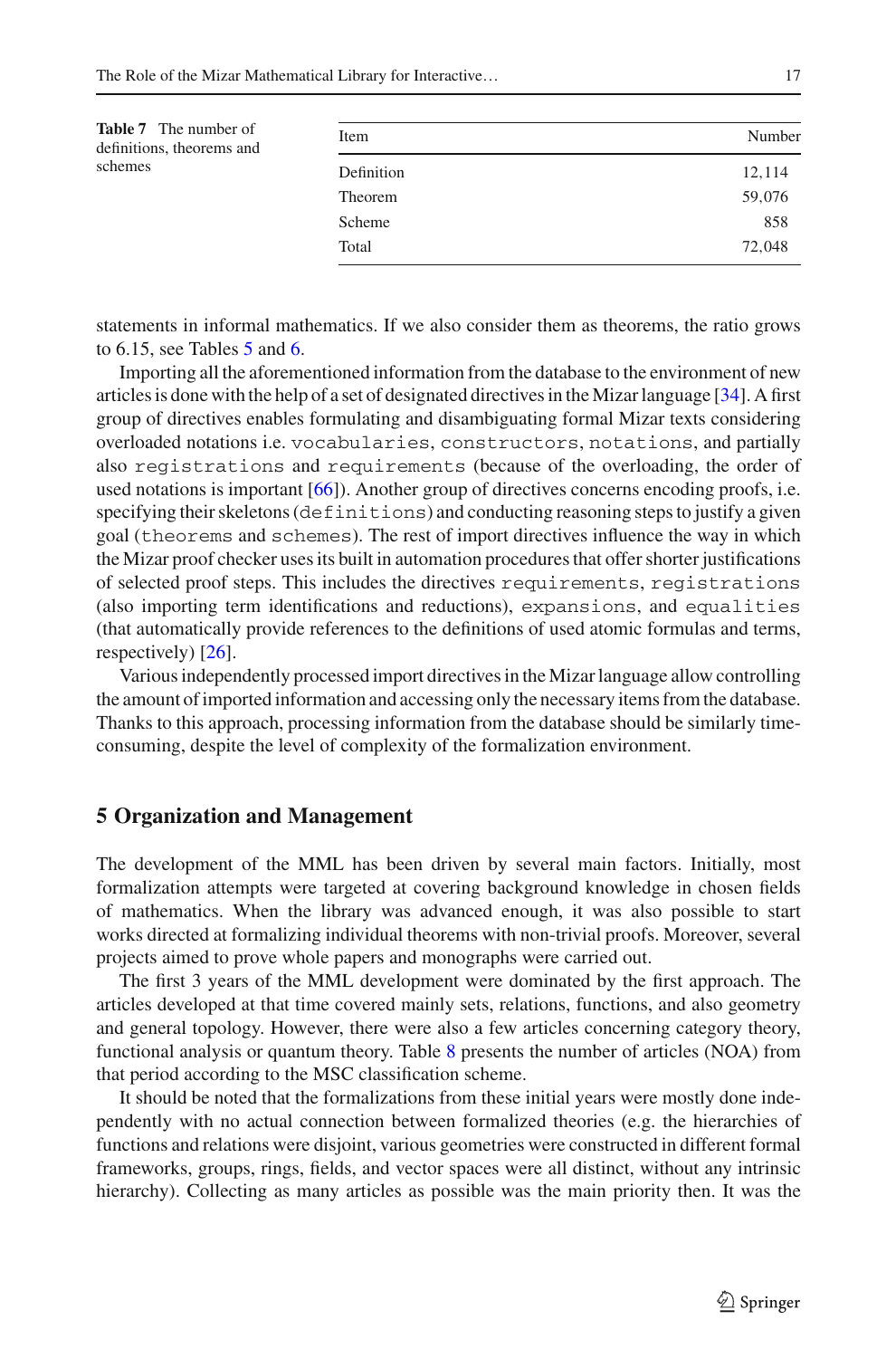| #              | <b>MSC</b> | MSC category                                  | <b>NOA</b>     |
|----------------|------------|-----------------------------------------------|----------------|
| 1              | 03         | Mathematical logic and foundations            | 70             |
| $\overline{2}$ | 51         | Geometry                                      | 27             |
| 3              | 26         | Real functions                                | 23             |
| $\overline{4}$ | 54         | General topology                              | 16             |
| 5              | 15         | Linear and multilinear algebra; matrix theory | 13             |
| 6              | 06         | Order, lattices, ordered algebraic structures | 11             |
| 7              | 11         | Number theory                                 | 9              |
| 8              | 14         | Algebraic geometry                            | 9              |
| 9              | 18         | Category theory, homological algebra          | 9              |
| 10             | 20         | Group theory and generalizations              | 7              |
| 11             | 12         | Field theory and polynomials                  | 6              |
| 12             | 16         | Associative rings and algebras                | 6              |
| 13             | 05         | Combinatorics                                 | 5              |
| 14             | 40         | Sequences, series, summability                | $\overline{4}$ |
| 15             | 46         | Functional analysis                           | $\overline{4}$ |
| 16             | 57         | Manifolds and cell complexes                  | $\overline{4}$ |
| 17             | 60         | Probability theory and stochastic processes   | 3              |
| 18             | 28         | Measure and integration                       | $\overline{2}$ |
| 19             | 33         | Special functions                             | $\overline{2}$ |
| 20             | 13         | Commutative algebra                           | $\mathbf{1}$   |
| 21             | 32         | Several complex variables and analytic spaces | $\mathbf{1}$   |
| 22             | 68         | Computer science                              | $\mathbf{1}$   |
| 23             | 81         | Quantum theory                                | 1              |
|                |            | Removed                                       | 24             |
|                |            | Total                                         | 258            |

<span id="page-9-0"></span>**Table 8** Main fields developed during the first 3 years of the MML

development of the library that eventually allowed to identify common works and emphasize on the quality of the formalizations and the organization of the collected library.<sup>9</sup>

A similar classification of the current MML content shows a certain trend, i.e. topology and real functions are still among the best developed domains (see Table [9\)](#page-10-0). Notably, the field of mathematical applications in computer science, with a significant number of articles in the current MML, was hardly represented (there was just one article formalizing the basic concepts of Petri nets).

The largest area covered in the MML (in terms of the number of articles) are mathematical logic and foundations (MSC #03)—the repository contains the model of the Mizar language itself (the construction of the first-order language, propositional tautologies and satisfiability, Gödel completeness theorem), but also the formalization of various systems of non-classical propositional logic, including linear temporal time or Grzegorczyk's logics. Alongside with the building blocks of Tarski–Grothendieck set theory (descriptive and combinatorial set theory and large cardinals), other systems based on nonstandard membership relation, such as

<span id="page-9-1"></span>With time, the initial articles were thoroughly adjusted, 24 articles from that period were entirely removed from today's library. Overall, the Library Committee decided on removing 52 original articles from the library.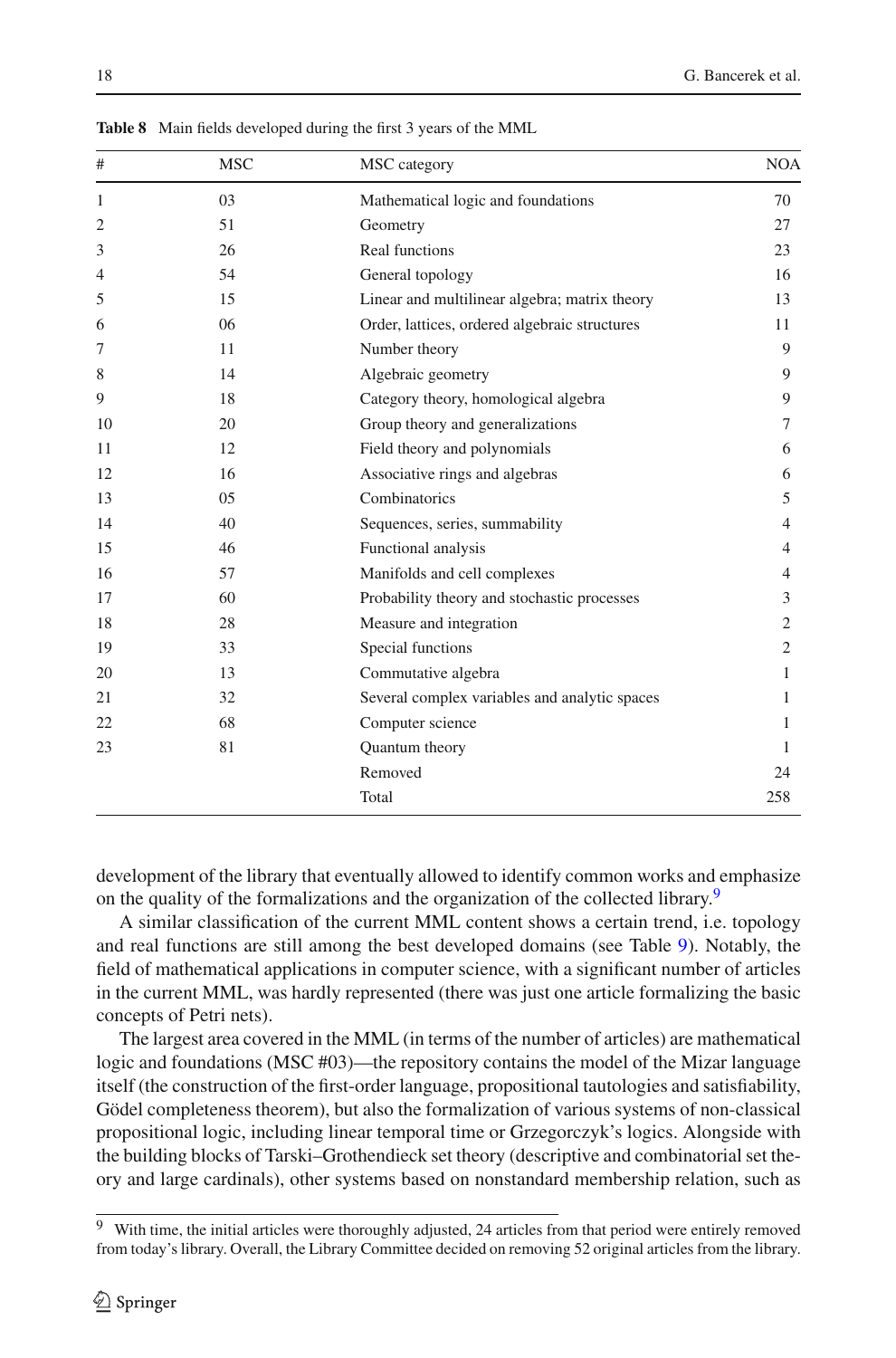| $\#$ | MSC | MSC category                                          | <b>NOA</b>     |
|------|-----|-------------------------------------------------------|----------------|
| 1    | 03  | Mathematical logic and foundations                    | 161            |
| 2    | 06  | Order, lattices, ordered algebraic structures         | 110            |
| 3    | 26  | Real functions                                        | 101            |
| 4    | 54  | General topology                                      | 100            |
| 5    | 68  | Computer science                                      | 97             |
| 6    | 14  | Algebraic geometry                                    | 84             |
| 7    | 11  | Number theory                                         | 77             |
| 8    | 46  | Functional analysis                                   | 70             |
| 9    | 15  | Linear and multilinear algebra; matrix theory         | 62             |
| 10   | 08  | General algebraic systems                             | 49             |
| 11   | 57  | Manifolds and cell complexes                          | 42             |
| 12   | 05  | Combinatorics                                         | 39             |
| 13   | 51  | Geometry                                              | 38             |
| 14   | 18  | Category theory, homological algebra                  | 33             |
| 15   | 20  | Group theory and generalizations                      | 32             |
| 16   | 28  | Measure and integration                               | 31             |
| 17   | 94  | Information and communication, circuits               | 26             |
| 18   | 13  | Commutative algebra                                   | 16             |
| 19   | 60  | Probability theory and stochastic processes           | 16             |
| 20   | 12  | Field theory and polynomials                          | 15             |
| 21   | 16  | Associative rings and algebras                        | 15             |
| 22   | 65  | Numerical analysis                                    | 14             |
| 23   | 33  | Special functions                                     | 13             |
| 24   | 40  | Sequences, series, summability                        | 10             |
| 25   | 30  | Functions of a complex variable                       | 9              |
| 26   | 55  | Algebraic topology                                    | $\tau$         |
| 27   | 52  | Convex and discrete geometry                          | 5              |
| 28   | 47  | Operator theory                                       | $\overline{4}$ |
| 29   | 32  | Several complex variables and analytic spaces         | 3              |
| 30   | 91  | Game theory, economics, social and behaviour sciences | 3              |
| 31   | 41  | Approximation and expansions                          | $\overline{c}$ |
| 32   | 58  | Global analysis, analysis on manifolds                | $\overline{c}$ |
| 33   | 22  | Topological groups                                    | $\mathbf{1}$   |
| 34   | 39  | Difference and functional equations                   | $\mathbf{1}$   |
| 35   | 81  | Quantum theory                                        | $\mathbf{1}$   |
| 36   | 92  | Biology and other natural sciences                    | 1              |
|      |     | Total                                                 | 1290           |

<span id="page-10-0"></span>**Table 9** Main fields developed in the current MML

fuzzy and rough sets [\[33](#page-20-8)], are also widely represented. The theory of ordered algebraic structures (MSC #06) follows closely the seminal handbook of G. Grätzer (for lattices and orders) and [\[23](#page-20-9)] (for domains). MSC #26 devoted to real functions is one of the most fundamental parts of the MML in terms of knowledge reuse, extending in a straightforward way classical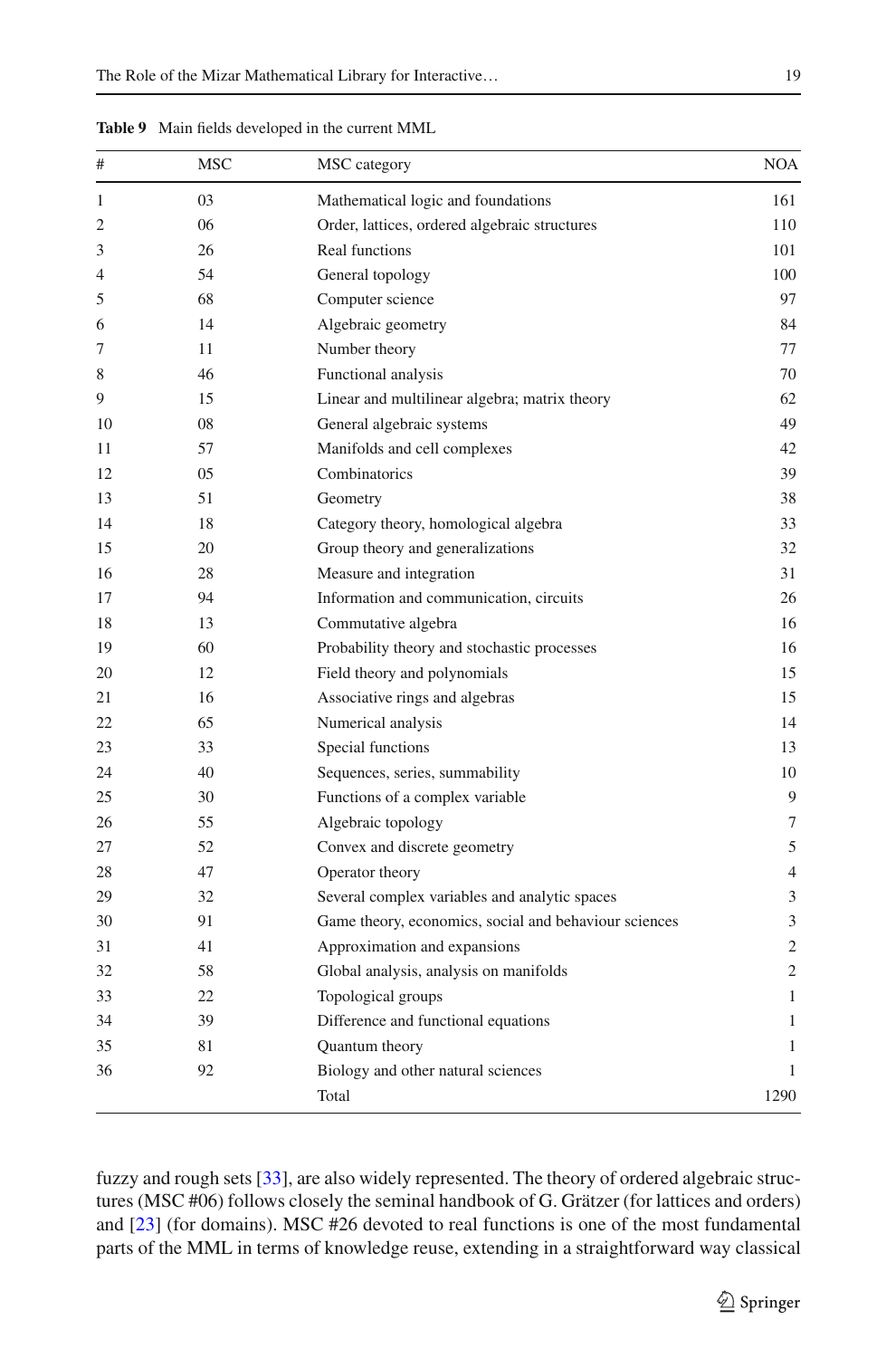set theory—essentially it covers the standard undergraduate course in mathematical analysis. We can point out that general algebraic systems [\[31](#page-20-10)] seem to be underrepresented—summing up the number of files from underlying AMS MSC sections (08, 12, 13, 15, 16, 20), we obtain 186 articles formalizing the classical S. Lang's course of algebra.

Among the formalizations of particular theorems that stimulated the development of the library we can name an early article formalizing a fundamental theorem of functional analysis—the Hahn–Banach theorem [\[70\]](#page-22-9) submitted to the MML in 1993. Formalizing the fundamental theorem of algebra [\[57](#page-21-7)] completed in 2000 served as an example of a parallel development in several different proof checking systems including HOL Light (2001) and Coq (2002). A collaborative effort to formalize an elementary proof of the Jordan curve theorem (JCT) [\[50](#page-21-8)] is notable for developing a vast number of facts concerning the twodimensional real space and properties of special sequences.

Along with the appearance of "The Hundred Greatest Theorems" list published by Paul and Jack Abad [\[1\]](#page-19-3) and later expanded by Freek Wiedijk $10$  the library gained another important source from which the theorems to be formalized have been selected by various Mizar authors. At the moment of writing this paper, the Mizar system, with a total of 65 verified theorems from the list, is placed at the third position among all systems involved.

As far as developing formalizations of more comprehensive pieces of mathematics is concerned, the most notable example was the project of translating *A Compendium of Continuous Lattices* (CCL) [\[23](#page-20-9)] to the Mizar language. It was considered as an important challenge in the spirit of the QED Manifesto [\[81\]](#page-22-10). In the introduction to its second edition, *Continuous Lattices and Domains* [\[24](#page-20-11)], the authors wrote:

This is also the place to report on an activity of the Mizar project group located primarily at the University of Bialystok, Poland, the University of Alberta, Edmonton, Canada, and the Shinshu University, Nagano, Japan. It is the aim of the Mizar project to codify mathematical knowledge in a database. The codification means the formalization of concepts and proofs mechanically checked for logical correctness. The Mizar language is a formal language derived from the mathematical vernacular. The principal idea was to design a language that is readable by mathematicians, and simultaneously, is sufficiently rigorous to enable processing and verifying by computer software. Our monograph A Compendium of Continuous Lattices was chosen by the Mizar group for testing their system. Since 1995, the *Compendium* has been translated piece by piece into the language Mizar. As of August 2002, sixteen authors have worked on this specific project; they have produced fifty-seven Mizar articles.

That project stimulated an extensive development of lattice theory, both in algebraic and topological sense, together with relevant category theory results (compare the position of lattice theory in the list in Tables [8](#page-9-0) and [9\)](#page-10-0). On the other hand, a formalization of this size, carried out by an international collaborating group of developers, greatly influenced the development of the Mizar system [\[13\]](#page-19-4). The system had to efficiently cope with importing multiple theories, the users had to learn how to routinely work with and share a local database, some mechanisms were developed to deal with various representations of related objects in different formalisms (e.g. lattices as algebraic structures and as ordered sets) [\[28](#page-20-12)[,32\]](#page-20-13). Moreover, these developments created the possibility of formalizing selected papers from current research frontier in that field. For example, the well-developed theory of ordered sets served as a basis for translating a paper on better-quasi-ordering countable series-parallel orders (cf. [\[82](#page-22-11)] and [\[74](#page-22-12)]).

<span id="page-11-0"></span><sup>10</sup> <http://www.cs.ru.nl/~freek/100/>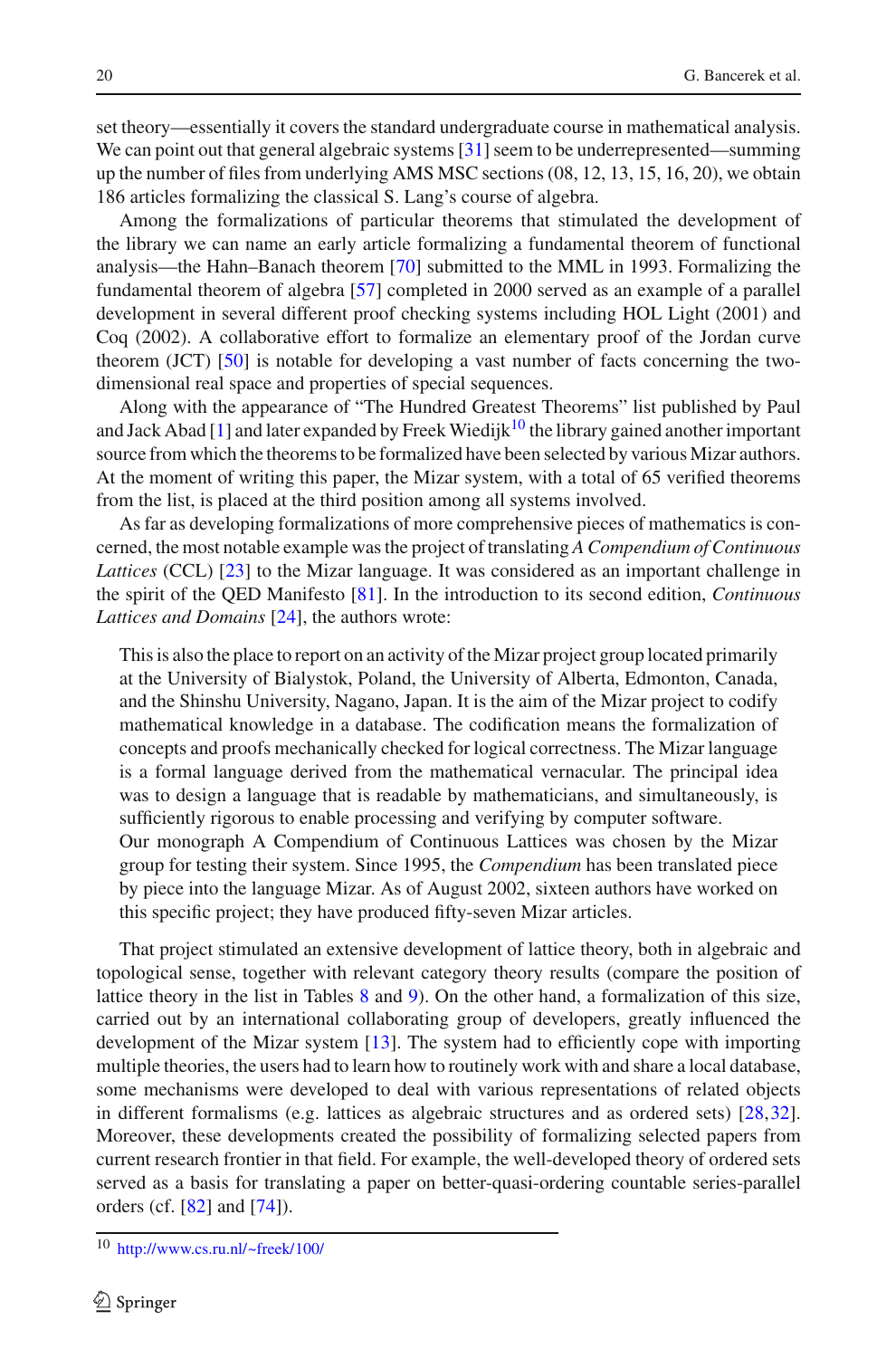#### <span id="page-12-0"></span>**Table 10** Top 10 authors

| Author            | Country | Number of submissions |
|-------------------|---------|-----------------------|
| Yasunari Shidama  | Japan   | 153                   |
| Yatsuka Nakamura  | Japan   | 135                   |
| Grzegorz Bancerek | Poland  | 124                   |
| Andrzej Trybulec  | Poland  | 123                   |
| Artur Korniłowicz | Poland  | 102                   |
| Noboru Endou      | Japan   | 92                    |
| Adam Grabowski    | Poland  | 66                    |
| Piotr Rudnicki    | Canada  | 60                    |
| Xiquan Liang      | China   | 48                    |
| Hiroyuki Okazaki  | Japan   | 45                    |
|                   |         |                       |

**Table 11** The number of authors

<span id="page-12-1"></span>

| Table 11 The number of authors<br>by countries | Country        | Number of authors |
|------------------------------------------------|----------------|-------------------|
|                                                | Poland         | 109               |
|                                                | Japan          | 62                |
|                                                | China          | 38                |
|                                                | Canada         | 10                |
|                                                | Germany        | 10                |
|                                                | Russia         | $\overline{4}$    |
|                                                | <b>USA</b>     | $\overline{4}$    |
|                                                | Austria        | 3                 |
|                                                | Italy          | $\overline{c}$    |
|                                                | Netherlands    | $\overline{c}$    |
|                                                | Ukraine        | $\overline{c}$    |
|                                                | Belgium        | 1                 |
|                                                | Czech Republic | 1                 |
|                                                | Denmark        | 1                 |
|                                                | Finland        | 1                 |
|                                                | Israel         | 1                 |
|                                                | Myanmar        | 1                 |
|                                                | Spain          | 1                 |
|                                                | Total          | 253               |
|                                                |                |                   |

The initial articles in the MML were produced by Polish researchers and students associated around the Mizar developers. The existence of a growing and centrally maintained library allowed a number of researchers from many research groups to collaborate. This in turn, allowed to build diverse parts of the library corresponding to the area of expertise of many people involved in the project. Table [10](#page-12-0) shows that 6 out of 10 most productive MML authors came from countries other than Poland. Overall, the current MML contains contributions developed by authors from 18 countries, see Table [11.](#page-12-1)

The history of submissions presented in Fig. [1](#page-13-0) shows an almost linear cumulative number of articles. At the same time one can observe a significantly higher number of formalizations submitted in years 1990, 1999 and 2004. The year 1990 was obviously connected with the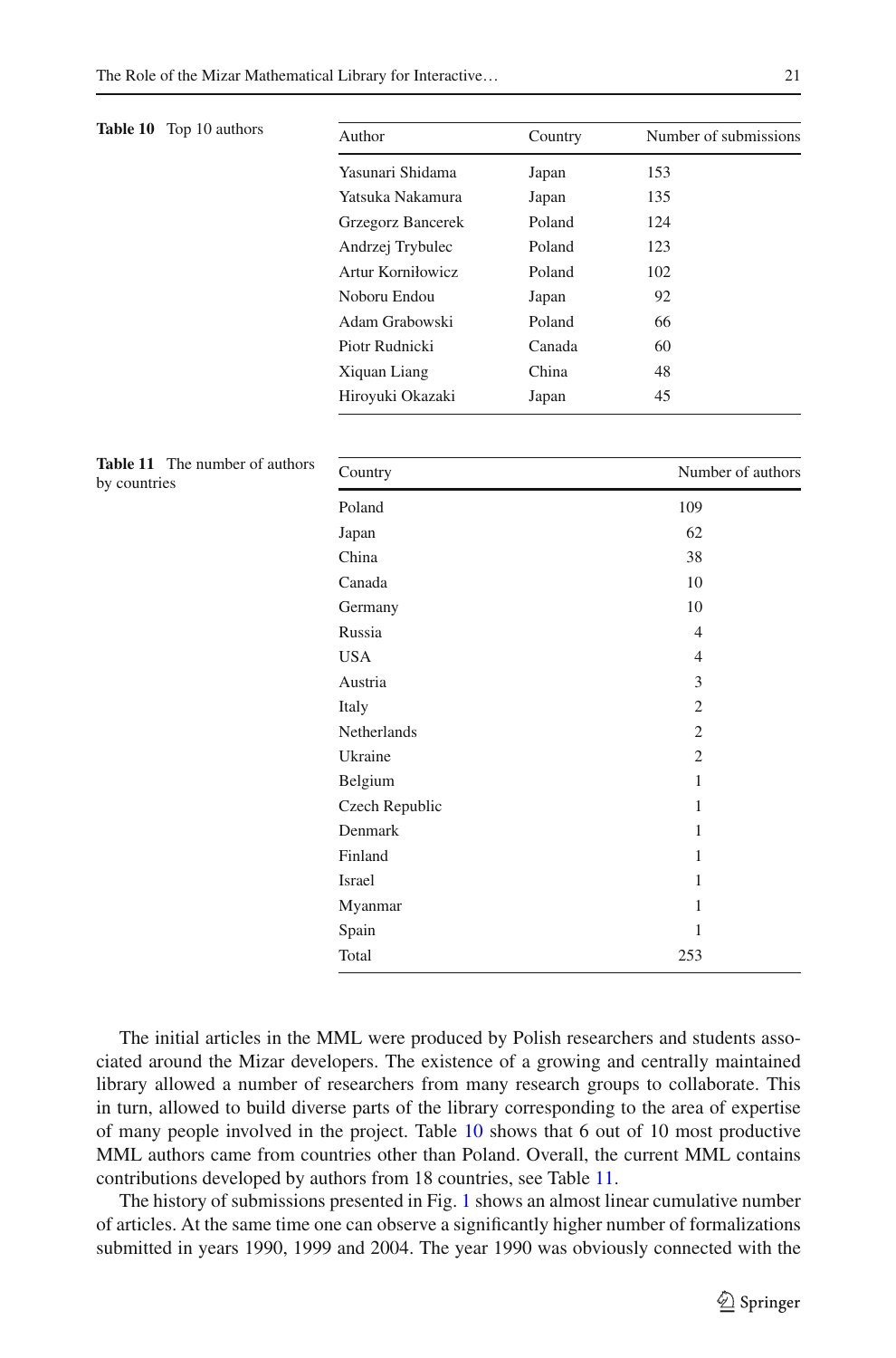

<span id="page-13-0"></span>**Fig. 1** The number of MML articles

intensive work on creating the MML, as well as the fact that a number of formalizations developed with earlier versions of Mizar were converted to the new version used for building the library. In 1999 there were many research groups involved in large-scale collaborative formalizations, including the previously mentioned JCT and CCL Polish–Japanese–Canadian projects. The year 2004 was marked by an intensive development of functional analysis and calculus, mostly by Japanese and Chinese groups.

The interplay of formalizations developed byMizar users from various groups is seen when analyzing the theorem dependence tree of Mizar articles based on the quantitative information transfer, i.e. the relation induced by the use of the by keyword for straightforward justification within proofs.

In this relation, an article *A* is an ancestor of an article *B* if *B* refers to theorems in *A*, that is *A* transfers information to *B*. The direct ancestor *A* of an article *B* is the article which transfers the largest quantity of information into *B*.

The amount of information that an article *A* transfers to an article *B* is calculated as the sum of information transferred by all theorems from *A* which are referred to in *B*.

Formally speaking, let *T* be a theorem from *A* that is referred to in *B*. The amount of information, *I*, carried into *B* by *T* is calculated using the Shannon formula:

$$
I = a \left( -\log_2 \frac{n}{N} \right)
$$

where

- *a* is the number of all references to *T* in *B*,
- $-$  *n* is the number of all references to *T* in all articles at the time when *B* was the last article accepted into the MML,
- *N* is the number of all references to theorems in the MML at the given time.

In the current MML, the total number of references is 642,978. The article with the maximal number of children (102) is FINSEQ\_1 [\[10\]](#page-19-5) which provides basic properties of finite sequences. The maximal level of the theorem dependence tree is 18, given by the following article chain including formalizations going from the axioms, ordinal numbers, the arithmetic of complex numbers, through Euclidean geometry to planimetry, developed by researchers from Poland, Canada, Japan, China, Italy and Belgium:

- 18. EUCLID11 "Morley's Trisector Theorem" by Roland Coghetto
- 17. EUCLID10 "Some Facts about Trigonometry and Euclidean Geometry" by Roland Coghetto
- 16. EUCLID\_6 "Heron's Formula and Ptolemy's Theorem" by Marco Riccardi
- 15. COMPLEX2 "Inner Products and Angles of Complex Numbers" by Wenpai Chang, Yatsuka Nakamura and Piotr Rudnicki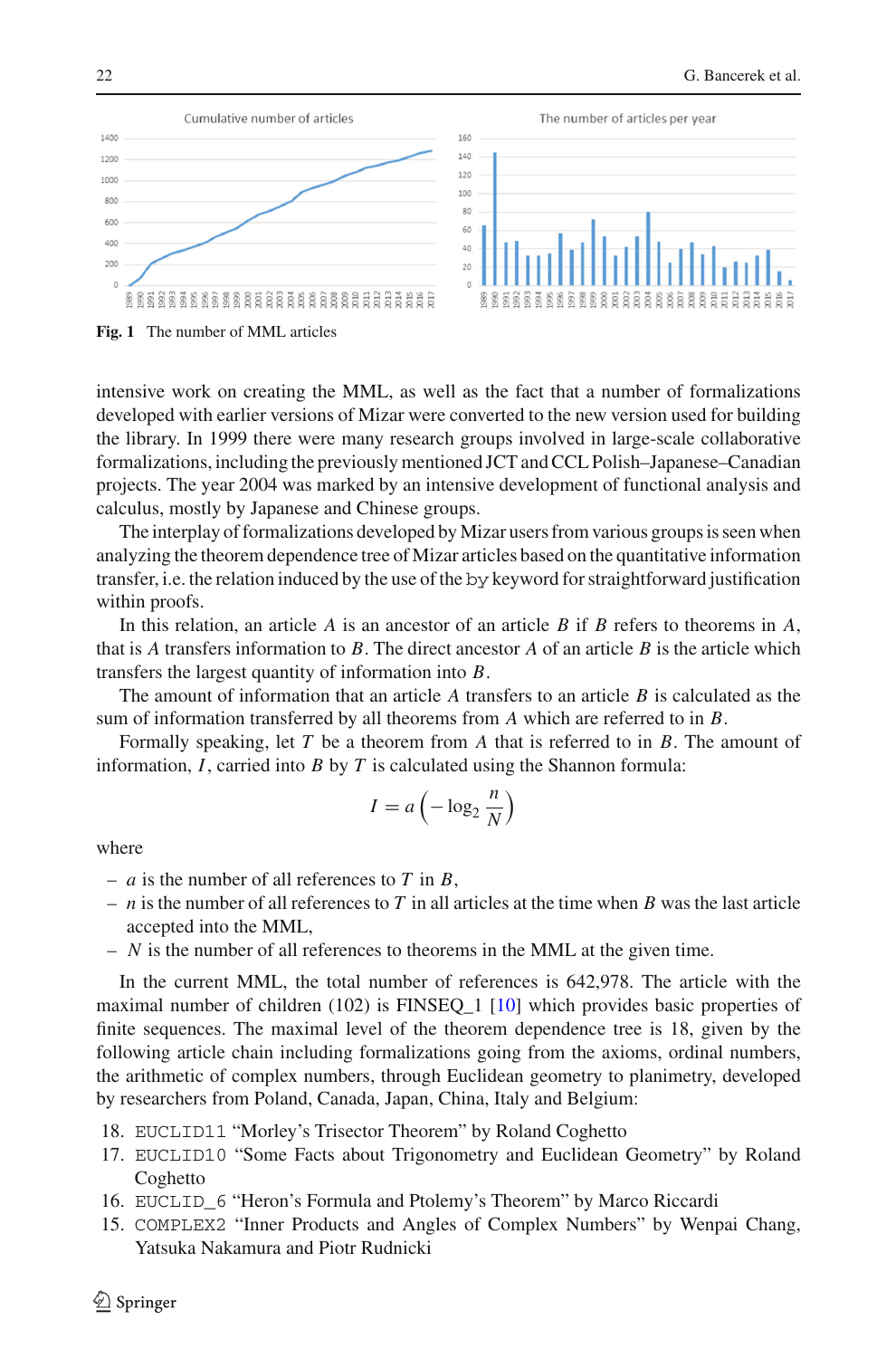

<span id="page-14-0"></span>**Fig. 2** The distribution of the lengths of maximal dependence chains among MML articles

- 14. COMPLEX1 "The Complex Numbers" by Czesław Byliński
- 13. SQUARE\_1 "Some Properties of Real Numbers. Operations: min, max, square, and square root" by Andrzej Trybulec and Czesław Byliński
- 12. XREAL\_1 "Real Numbers—Basic Theorems" by Library Committee
- 11. XCMPLX\_1 "Complex Numbers—Basic Theorems" by Library Committee
- 10. XCMPLX\_0 "Complex Numbers—Basic Definitions" by Library Committee
- 9. ARYTM\_0 "Introduction to Arithmetics" by Andrzej Trybulec
- 8. ARYTM\_1 "Non Negative Real Numbers. Part II" by Andrzej Trybulec
- 7. ARYTM\_2 "Non Negative Real Numbers. Part I" by Andrzej Trybulec
- 6. ARYTM\_3 "Arithmetic of Non Negative Rational Numbers" by Grzegorz Bancerek
- 5. ORDINAL3 "Ordinal Arithmetics" by Grzegorz Bancerek
- 4. ORDINAL2 "Sequences of Ordinal Numbers. Beginnings of Ordinal Arithmetics" by Grzegorz Bancerek
- 3. ORDINAL1 "The Ordinal Numbers. Transfinite Induction and Defining by Transfinite Induction" by Grzegorz Bancerek
- 2. TARSKI "Tarski Grothendieck Set Theory" by Andrzej Trybulec
- 1. TARSKI\_0 "Axioms of Tarski Grothendieck Set Theory" by Andrzej Trybulec

Figure [2](#page-14-0) shows the distribution of maximal dependence for all MML articles, i.e. the maximal lengths of chains of dependent articles rooted in a given article.

From its beginnings, the MML was considered an experiment of practical formal modeling of mathematics in order to get a possibly wide group of collaborators. Hence the heterogeneous character of submissions was always taken into account, even if initially most of the authors were from one research group. When the number of collected texts allowed for more statistical methods of information management and the analysis of formalized knowledge, and when the complexity of encoded mathematics went higher and higher, the duties of the Library Committee evolved from a very liberal policy to accept virtually all submissions from the developers "as is", through the stage of enhancing them in order to get possibly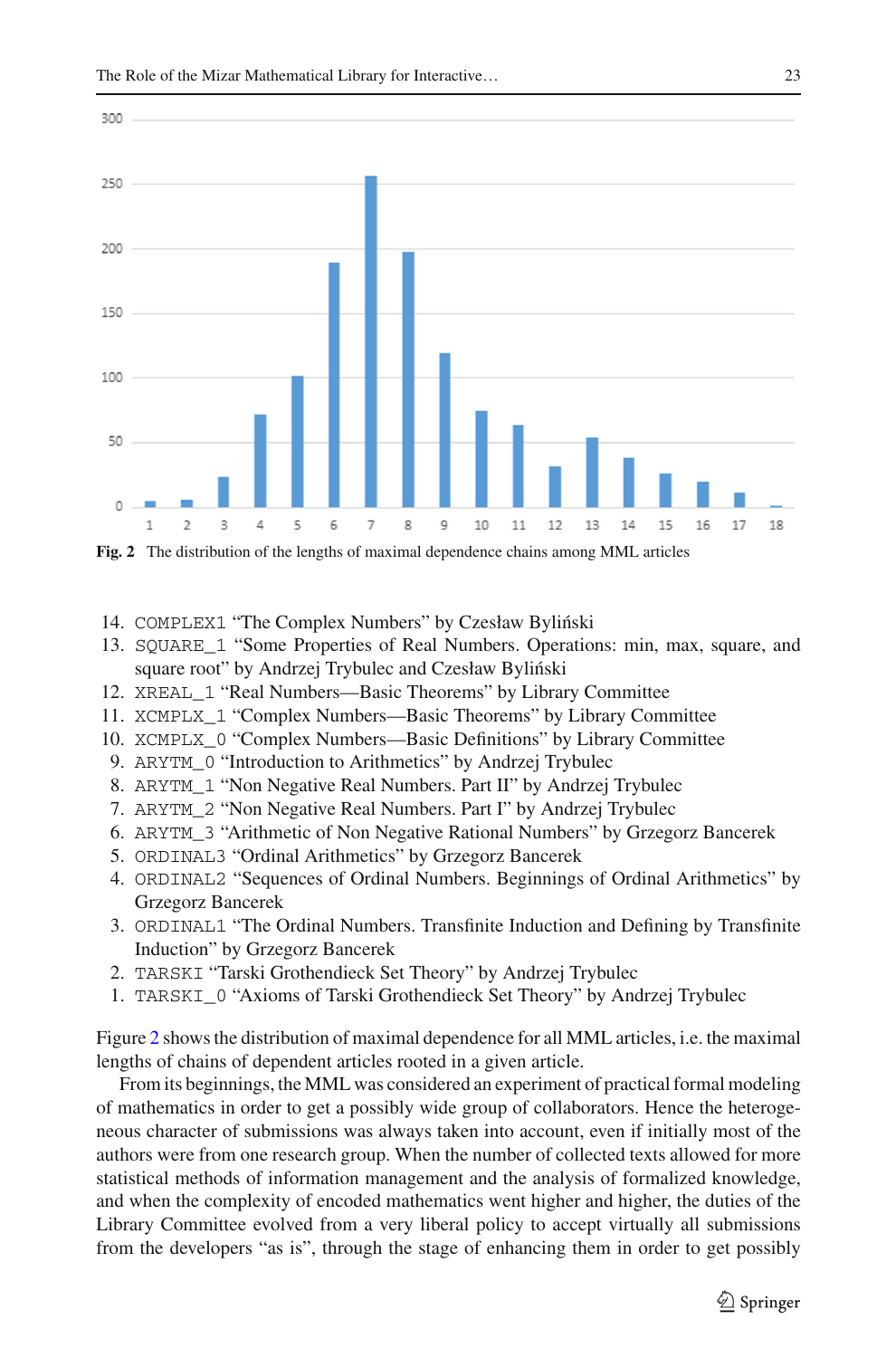high level of uniformity, into the direction of gradual, continuous, and intensive mechanism of changes of the MML, called *revisions*. One may consider at least four different kinds of revisions:

- an authored revision—consists of small changes in some articles in the library when the author of a new submission notices a possible generalization of already existing theorems or definitions. For such a task, usually it is necessary to improve some older articles that depend on the change. As a rule, however, a rather small part of the library is affected.
- an automatic revision—takes place frequently whenever either a new revision software is developed (e.g. software for checking equivalence of theorems, which enables removing one or two equivalent theorems), or the Mizar verifier is strengthened and existing revision programs can use it to simplify articles [\[64](#page-22-13)[,69\]](#page-22-14) or utilize newly implemented language features [\[53](#page-21-9)].
- pretty-printing—if changes touch only the parts which are not exported to the library; when newly designed mechanisms allow shorter proofs [\[71](#page-22-15)[–73\]](#page-22-16).
- a reorganization of the library—it involves changing the order of article processing used for (re-)creating the Mizar database—the ordering is stored in a special file  $mml$ . Lar distributed with each MML version.

In 2001, a significant reorganization was implemented [\[78\]](#page-22-17). Its purpose was to group together all the articles which did not depend on the notion of a structure and place their identifiers at the beginning of the mml.lar list. Two MML parts were respectively named as:

- *concrete*, which does not use the notion of structure (set theory, relations, functions, arithmetic and so on);
- *abstract*, i.e. the article STRUCT\_0 and its descendants, all of them directly or indirectly using Mizar structures.

Obviously, these two parts were not meant to be completely independent—the concrete part could be used in the abstract one, but not vice versa.

Apart from that, it turned out to be convenient to also separate a part of the articles in which Random Access Turing Machines were modeled (named "SCM part"). Isolating these articles and placing them at the end of the  $mm1$ . Lar list enabled frequent revisions avoiding the need to constantly update the rest of the library.

Another part of the library was later distinguished as "Addenda". Initially it comprised technical articles created in order to prove the correctness of the formal construction of real numbers, previously available as axioms only. This aimed at a gradual reduction of the axiomatic foundations of the Mizar library. Later, this part was extended with auxiliary notions and generalized parts extracted from various articles to enable better reuse of facts within the library. We can mention here the introduction of two big hierarchies of Mizar structures defined retrospectively in a more general way to gain better representation of ordinary mathematical practice [\[27](#page-20-14)]: introducing common formal frameworks for both saved 38,649 out of total 447,511 lines of code (LOC), i.e. 8.63% (counting only first 3 years of the MML) and resulted in 24 removed articles (Fig. [3\)](#page-16-0).

A similar approach was taken when the Encyclopedia of Mathematics in Mizar, "EMM", was formed as another distinctive part of the library in years 2002–2012. Its fourteen articles (with MML identifiers starting with a capital 'X') were extracted in order to simplify the browsing for selected, most commonly used notions and their properties (e.g. of real, complex, and extended real numbers, boolean properties of sets, families of subsets, ordered tuples, etc.).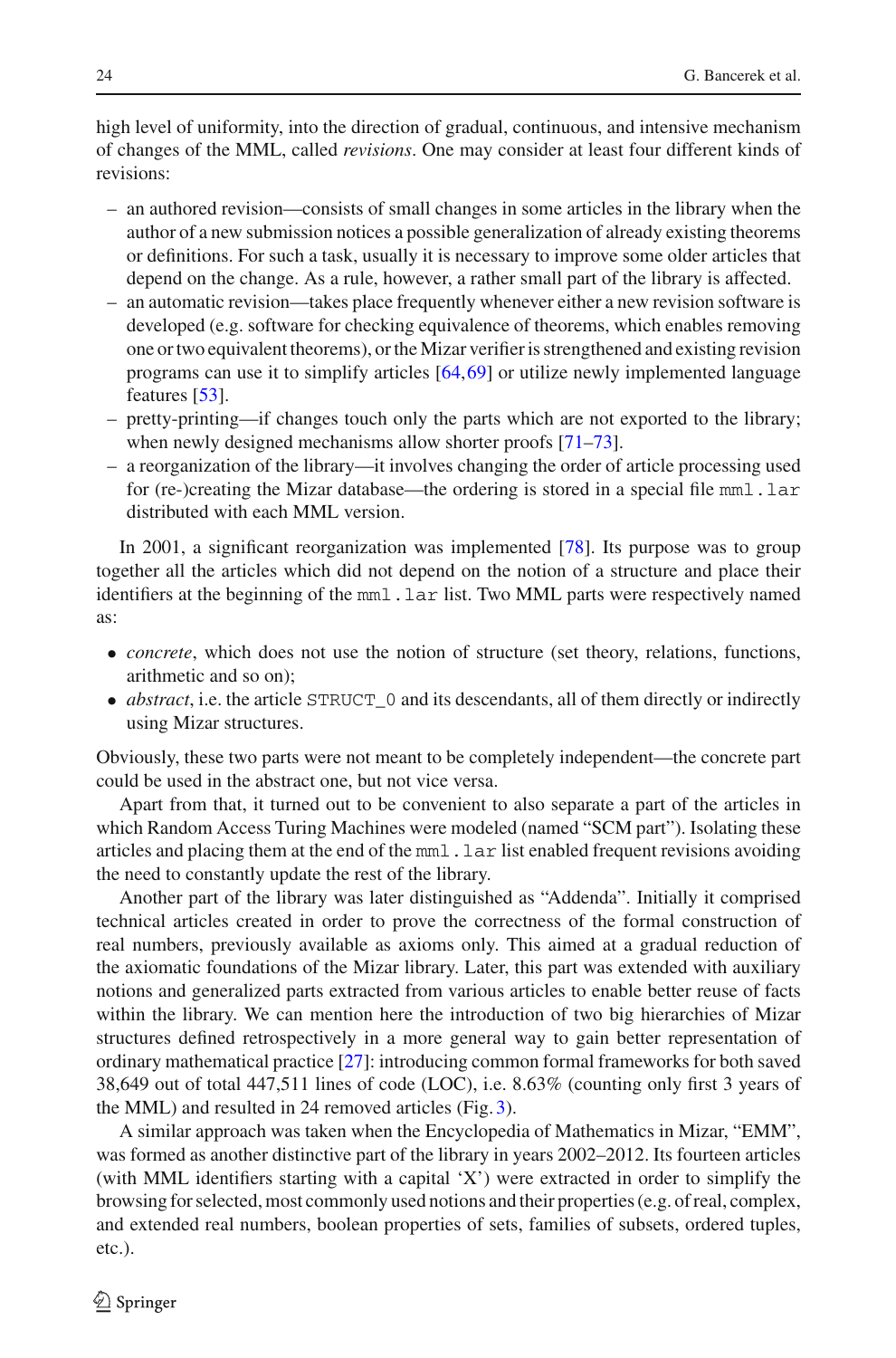

<span id="page-16-0"></span>**Fig. 3** A part of contemporary hierarchy of algebraic structures in the MML

In order to facilitate the process of enhancing the quality of the repository, a reviewing process for submissions to the MML was introduced in 2006. Adopting the commonly used scheme for ordinary mathematical journals accept/revise/reject introduced additional D (for Delay) grade for suggested MML revision. Consequently, the motives for revisions can be for example:

- keeping the repository as small as possible,
- preserving a clear organization of the repository in order to attract authors,
- establishing "elegant" mathematics, e.g. using short definitions (without unnecessary properties) or better proofs.

As one of the the most important MML tools supporting a reviewer's work, we can point out the MML Query [\[11\]](#page-19-6) service. It proved its usefulness when subsequent EMM items were created. Also researchers, when writing their Mizar articles, can find it useful, but usually, typical author does not care too much if his lemma is already present in the library. Actually, searching for such auxiliary fact can take much more time than just proving it—this results in many repetitions in the library. This is the area where another tools can be useful: J. Urban's prototype of a hammer [\[86\]](#page-23-2) for the MML, called Mizar Proof Advisor, was primarily developed to serve as an assistant for authoring Mizar articles. The fast MoMM (Most of Mizar Matches) tool for fetching matching theorems [\[87\]](#page-23-3), hence existing duplications can be detected and deleted from the MML [\[29](#page-20-15)].

Another popular software, MML CVS—the usual concurrent version system for the MML was active for quite some time, but then was postponed, because the changes were too cryptic for the reader due to the lack of proper marking of items. Actually, one of the most general problems is that there are no absolute names for MML items and the changes are sometimes too massive to find out what really matters; hence the usefulness of the tools of this type is very limited.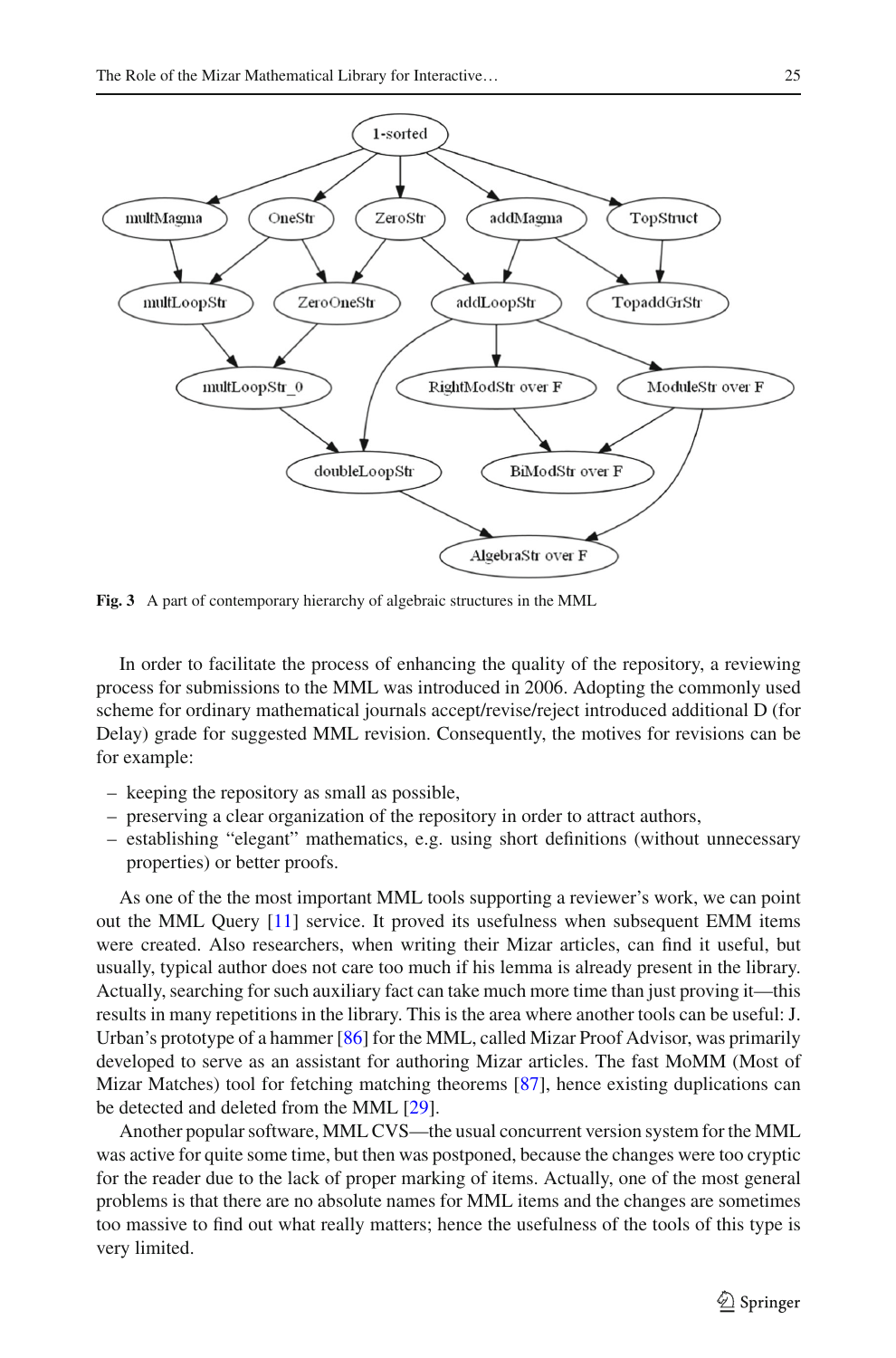Usually, the revision process via automatic generalization of notions improves the MML. There are some problematic issues, however, which suggest that a careful supervision of human reviewers is definitely needed. For example, if we define an even integer number as follows [\[77](#page-22-18)]:

```
definition let i be Integer;
  attr i is even means :: ABIAN:def 1
    ex j being Integer st i = 2 \times j;
end;
```
then, quite naturally, we can call *odd* all integers which are not even. As long as the assumption of a variable *i* to be integer is not needed in the formulation of the above definition, it can be marked for removal by the library software (it can be a real number, at least). But then, the number  $\pi$  can be shown to be odd as it is not even (although it is not an integer, hence such a classification is void). Any automation of the process of dropping assumption about the types of used loci in the definition of attributes, however useful from a general point of view, could be dangerous.

As a rule, building an extensive encyclopedia of knowledge needs some investment; on the one hand, it can be considered by purely financial means as "information wants to be free, people want to be paid" [\[2](#page-19-7)], and it can be observed that projects like the aforementioned formalization of CCL or JCT always go in hand with a significant expansion of the library.

### **6 Other Applications of the MML**

The size and the diversity of the MML makes it not only an indispensable standard library for Mizar users, but also an important resource for various projects related to processing mathematical knowledge.

Among the main activities based on the content of the MML, we can mention the development of representations of formal mathematics in human readable LATEX form (e.g. the *Formalized Mathematics* journal [\[12\]](#page-19-8)), XML-based semantically-linked web pages [\[85](#page-23-4)[,90\]](#page-23-5), more semantic variants of the Mizar language (e.g. WS-Mizar [\[61](#page-22-19)]), or general semanticallyrich formats like OMDoc [\[37](#page-21-10)]. The library's content available under an open source license [\[4](#page-19-9)] was also used as a test bed for developing formal wikis [\[3](#page-19-10)]. Moreover, it is worthwhile that the development of first MML-based semantically-linked presentations of mathematical content in the form of the on-line *Journal of Formalized Mathematics*[11](#page-17-0) active in years 1995–2004 predated the advent of Wikipedia and other on-line maths journals and services popular today.

As already mentioned in Sect. [2,](#page-1-0) the development of the Mizar library since its beginnings has been connected with various educational projects involving earlier versions of Mizar. More recently, the organization and scientific content of several courses for mathematics and computer science students which used the modern Mizar versions 7 and 8 have been reported by Retel and Zalewska [\[75](#page-22-20)], Borak and Zalewska [\[16\]](#page-19-11), as well as Naumowicz [\[65\]](#page-22-21). Over the last decade, a number of Mizar tutorials at conferences<sup>12</sup> and at summer schools<sup>13</sup>

<sup>11</sup> <http://mizar.org/JFM>

<span id="page-17-1"></span><span id="page-17-0"></span><sup>12</sup> E.g. at ISLA 2010 [\(http://ali.cmi.ac.in/isla2010/workshops/mizar/\)](http://ali.cmi.ac.in/isla2010/workshops/mizar/), CADE 2013 [\(http://mizar.uwb.edu.pl/](http://mizar.uwb.edu.pl/CADE23-tutorial/) [CADE23-tutorial/\)](http://mizar.uwb.edu.pl/CADE23-tutorial/), CICM 2016 [\(http://mizar.org/cicm\\_tutorial/\)](http://mizar.org/cicm_tutorial/).

<span id="page-17-2"></span><sup>&</sup>lt;sup>13</sup> E.g. at the TYPES 2007 Summer School [\(http://typessummerschool07.cs.unibo.it/#mizar\)](http://typessummerschool07.cs.unibo.it/#mizar), ESSLLI 2012 [\(http://www.esslli2012.pl/index.php?id=177\)](http://www.esslli2012.pl/index.php?id=177).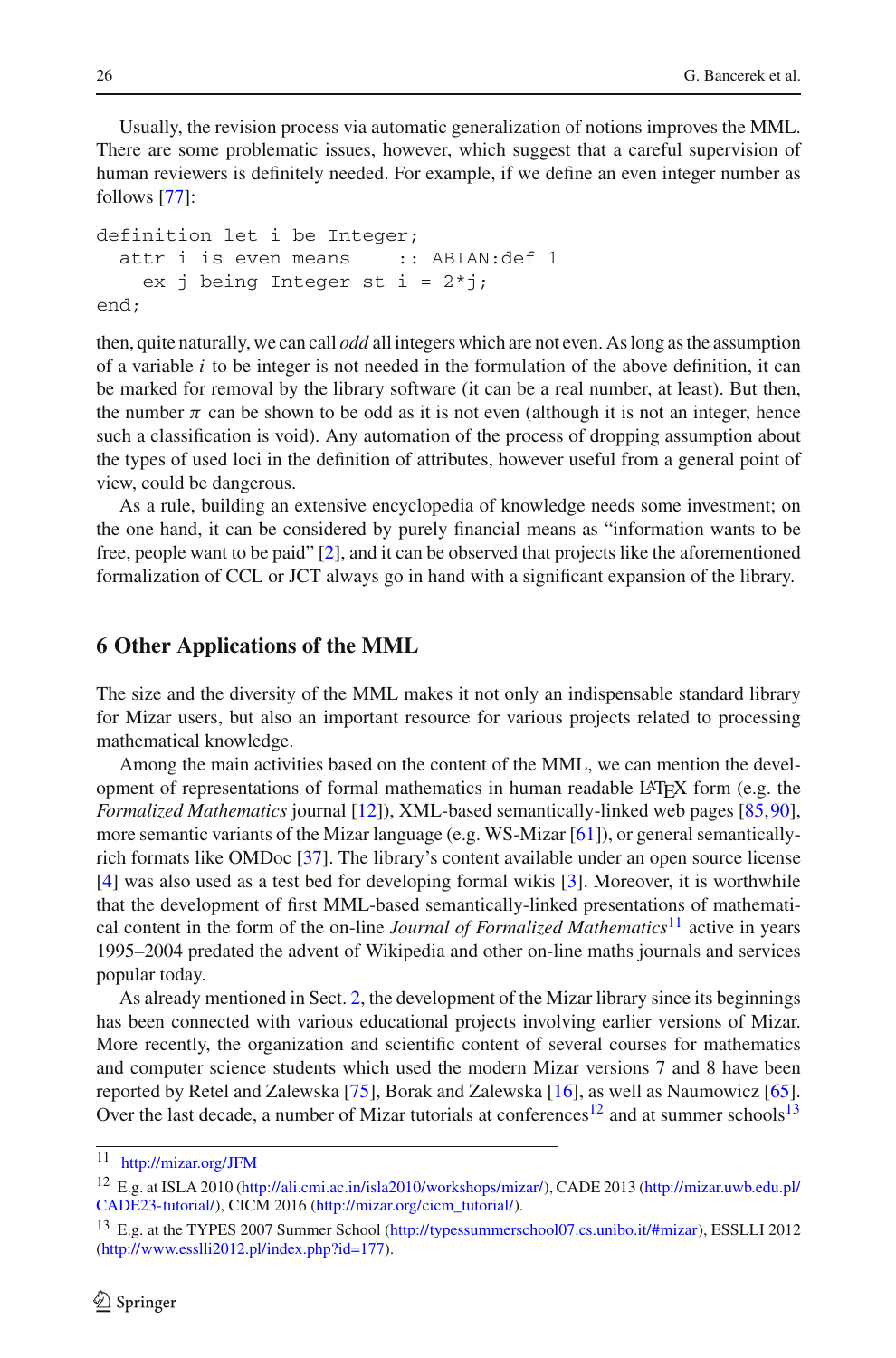have been addressed to students and young researchers. The community of Mizar users has benefited from creating a number of introductory manuals $^{14}$  $^{14}$  $^{14}$  and a technical reference manual [\[34\]](#page-20-6). Some directions in the development of the Mizar proof checking system have also been targeted at beginner users, e.g. the works on making the MML more easily accessible using dedicated auxiliary tools [\[66](#page-22-8)] and simplified environment building [\[67](#page-22-22)].

Apart from various forms of presenting mathematics, the creation and development of the MML into a large corpus of formalized knowledge enabled experiments with mining the dependencies in formal mathematics [\[5](#page-19-12)], as well as training automated theorem provers [\[88\]](#page-23-6). The MML served as a basis for preparing large-theory problems to be solved by provers during the competitions of the CADE ATP System Competition [\[79\]](#page-22-23) and provided a sufficiently big data for machine learning oriented ATP training [\[21,](#page-20-16)[40](#page-21-11)].

Among the most important projects related to the interplay of ATP and the MML we can mention here the J. Urban's Mizar Proof Advisor, one of the first hammer-style systems i.e. giving the authors of formal proofs a semi-intelligent brute force tool that can take advantage of very large lemma libraries [\[15\]](#page-19-13). Thanks to these works Mizar gained ways of crossverification for its proof checking system by using external provers [\[89\]](#page-23-7). This technology was later adopted in the MizAR system which now provides an online automated reasoning service for Mizar users employing a large suite of AI/ATP methods trained over the Mizar library. Reportedly, the system is able to automatically prove 40% of the theorems from the whole MML [\[45](#page-21-12)].

The MML is of great value for various machine learning experiments not only for its size, but also for its inherent structure. The application of deep learning techniques [\[55](#page-21-13)] taking into account the semantic features of formalized statements significantly improves the premise selection procedure [\[38](#page-21-14)] which is at the heart of efficient ATP proof search. The semantic features preserved in the MML, in particular intermediate proof steps, can be used to select interesting lemmas for ATP proofs [\[42,](#page-21-15)[44](#page-21-16)]. Machine learning methods tested over the MML were also applied to define metrics between proofs  $[8,41]$  $[8,41]$  $[8,41]$  $[8,41]$  as well as to align concepts across the libraries of different proof assistants [\[22\]](#page-20-17). There were also attempts to translate the MML contents to the formalisms of other proof systems [\[39\]](#page-21-18).

Finally, it is worthwhile to mention most recent progress in parsing informal mathematics where machine learning methods refer to the correspondence of the formal MML articles and their informal English rendering automatically generated for the*Formalized Mathematics* journal [\[43\]](#page-21-19).

### **7 Conclusion**

To recapitulate the milestone role of establishing and developing formal libraries, the Mizar Mathematical Library in particular, let us recall a remark by F. Wiedijk, which is very accurate in the context of the MML:

We claim that the library is much more important [than] the system. A good system without a library is useless. A good library for a bad system still is very interesting (the system might be improved or the library might be ported to a different, better, system). So the library is what counts. [\[92](#page-23-8)]

<span id="page-18-0"></span><sup>14</sup> The most recent and up-to-date is F. Wiedijk's "Writing a Mizar article in nine easy steps" [\(https://](https://www.cs.ru.nl/F.Wiedijk/mizar/mizman.pdf) [www.cs.ru.nl/F.Wiedijk/mizar/mizman.pdf\)](https://www.cs.ru.nl/F.Wiedijk/mizar/mizman.pdf). Other manuals are available at [http://mizar.uwb.edu.pl/project/](http://mizar.uwb.edu.pl/project/bibliography.html) [bibliography.html.](http://mizar.uwb.edu.pl/project/bibliography.html)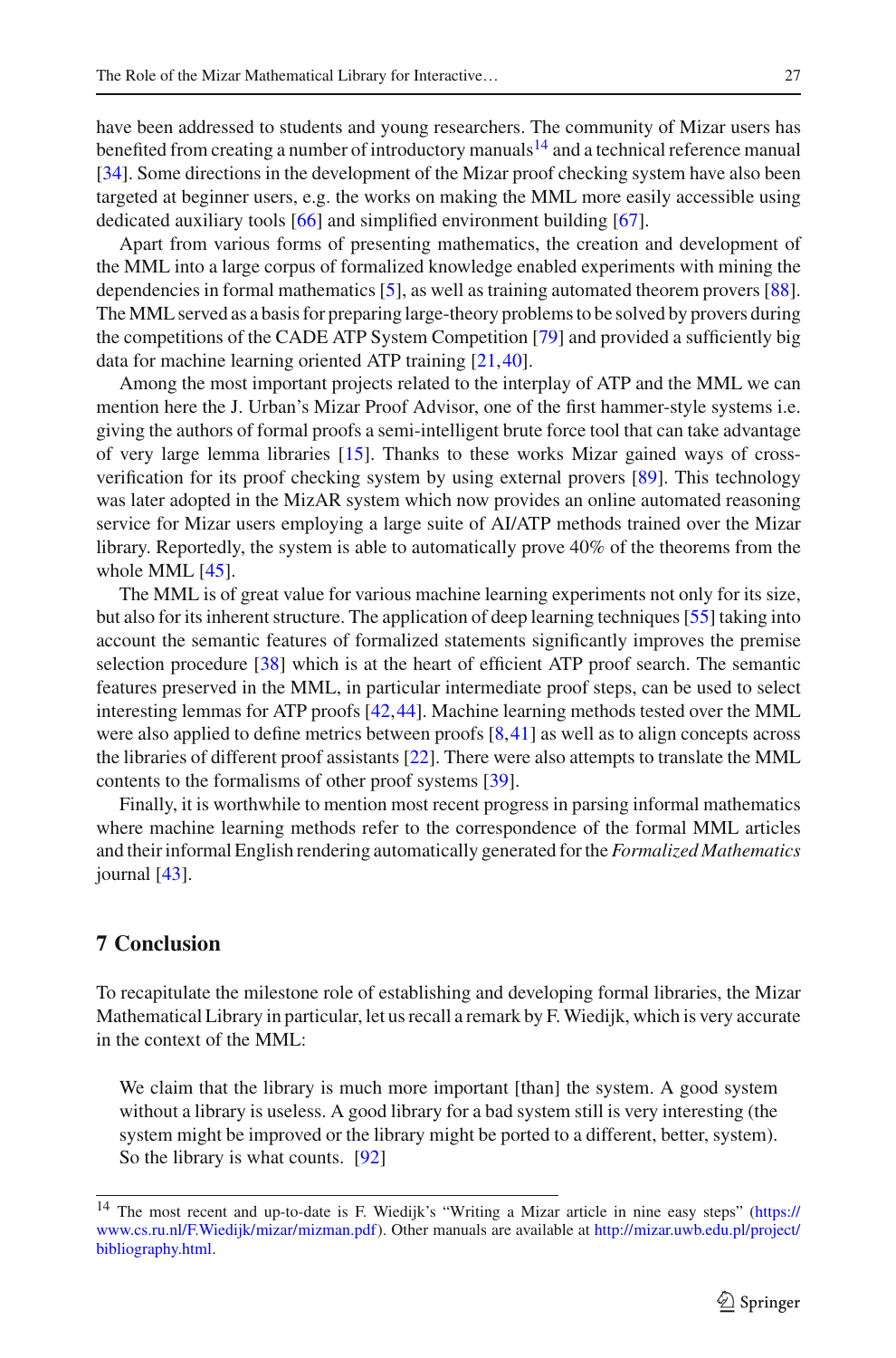**Acknowledgements** A. Naumowicz's work on this paper was partially supported by the project N◦ 2017/01/X/ST6/00012 financed by the National Science Center, Poland. K. Pak's work was supported by the resources of the Polish National Science Center granted by decision N° DEC-2015/19/D/ST6/01473. The English version of Formalized Mathematics was financed under agreement 548/P-DUN/2016 with the funds from the Polish Minister of Science and Higher Education for the dissemination of science. The processing and analysis of the Mizar library has been performed using the infrastructure of the University of Bialystok High Performance Computing Center (http://uco.uwb.edu.pl).

**Open Access** This article is distributed under the terms of the Creative Commons Attribution 4.0 International License [\(http://creativecommons.org/licenses/by/4.0/\)](http://creativecommons.org/licenses/by/4.0/), which permits unrestricted use, distribution, and reproduction in any medium, provided you give appropriate credit to the original author(s) and the source, provide a link to the Creative Commons license, and indicate if changes were made.

### **References**

- <span id="page-19-3"></span>1. Abad, P., Abad, J.: The hundred greatest theorems (1999). <http://www.cs.ru.nl/~freek/100/>
- <span id="page-19-7"></span>2. Adams, A.A., Davenport, J.H.: Copyright issues for MKM. In: Asperti et al. [7], pp. 1–16. [https://doi.](https://doi.org/10.1007/978-3-540-27818-4_1) [org/10.1007/978-3-540-27818-4\\_1](https://doi.org/10.1007/978-3-540-27818-4_1)
- <span id="page-19-10"></span>3. Alama, J., Brink, K., Mamane, L., Urban, J.: Large formal wikis: issues and solutions. In: Davenport et al. [19], pp. 133–148. [https://doi.org/10.1007/978-3-642-22673-1\\_10](https://doi.org/10.1007/978-3-642-22673-1_10)
- <span id="page-19-9"></span>4. Alama, J., Kohlhase, M., Mamane, L., Naumowicz, A., Rudnicki, P., Urban, J.: Licensing the Mizar mathematical library. In: Davenport, J.H., Farmer, W.M., Urban, J., Rabe, F. (eds.) Proceedings of the 18th Calculemus and 10th International Conference on Intelligent Computer Mathematics. MKM'11, Lecture Notes in Computer Science, vol. 6824, pp. 149–163. Springer, Berlin, Heidelberg (2011). [https://](https://doi.org/10.1007/978-3-642-22673-1_11) [doi.org/10.1007/978-3-642-22673-1\\_11](https://doi.org/10.1007/978-3-642-22673-1_11)
- <span id="page-19-12"></span>5. Alama, J., Mamane, L., Urban, J.: Dependencies in formal mathematics: applications and extraction for Coq and Mizar. In: Jeuring, J., Campbell, J.A., Carette, J., Reis, G.D., Sojka, P., Wenzel, M., Sorge, V. (eds.) Intelligent Computer Mathematics—11th International Conference, AISC 2012, 19th Symposium, Calculemus 2012, 5th International Workshop, DML 2012, 11th International Conference, MKM 2012, Systems and Projects, Held as Part of CICM 2012, Bremen, Germany, July 8–13, 2012. Proceedings, Lecture Notes in Computer Science, vol. 7362, pp. 1–16. Springer (2012). [https://doi.org/10.1007/978-](https://doi.org/10.1007/978-3-642-31374-5_1) [3-642-31374-5\\_1](https://doi.org/10.1007/978-3-642-31374-5_1)
- <span id="page-19-2"></span>6. Alama, J.: Mizar-items: exploring fine-grained dependencies in the Mizar mathematical library. In: Davenport et al. [19], pp. 276–277. [https://doi.org/10.1007/978-3-642-22673-1\\_19](https://doi.org/10.1007/978-3-642-22673-1_19)
- 7. Asperti, A., Bancerek, G., Trybulec, A. (eds.): Mathematical Knowledge Management. In: Proceedings of Third International Conference, MKM 2004, Bialowieza, Poland, September 19–21, 2004, Lecture Notes in Computer Science, vol. 3119. Springer (2004)
- <span id="page-19-14"></span>8. Aspinall, D., Kaliszyk, C.: Towards formal proof metrics. In: Stevens, P., Wasowski, A. (eds.) 19th International Conference on Fundamental Approaches to Software Engineering (FASE 2016). Lecture Notes in Computer Science, vol. 9633, pp. 325–341. Springer (2016). [https://doi.org/10.1007/978-3-](https://doi.org/10.1007/978-3-662-49665-7_19) [662-49665-7\\_19](https://doi.org/10.1007/978-3-662-49665-7_19)
- <span id="page-19-0"></span>9. Bancerek, G., Byliński, C., Grabowski, A., Korniłowicz, A., Matuszewski, R., Naumowicz, A., Pak, K., Urban, J.: Mizar: State-of-the-art and beyond. In: Kerber et al. [46], pp. 261–279. [https://doi.org/10.1007/](https://doi.org/10.1007/978-3-319-20615-8_17) [978-3-319-20615-8\\_17](https://doi.org/10.1007/978-3-319-20615-8_17)
- <span id="page-19-5"></span>10. Bancerek, G., Hryniewiecki, K.: Segments of natural numbers and finite sequences. Formalized Math **1**(**1**), 107–114 (1990). [http://fm.mizar.org/1990-1/pdf1-1/finseq\\_1.pdf](http://fm.mizar.org/1990-1/pdf1-1/finseq_1.pdf)
- <span id="page-19-6"></span>11. Bancerek, G.: Information retrieval and rendering with MML Query. In: J. Borwein, W. Farmer (eds.) Mathematical Knowledge Management. Lecture Notes in Computer Science, vol. 4108, pp. 266–279. Springer, Berlin Heidelberg (2006). [https://doi.org/10.1007/11812289\\_21](https://doi.org/10.1007/11812289_21)
- <span id="page-19-8"></span>12. Bancerek, G.: Automatic translation in formalized mathematics. Mech. Math. Appl. **5**(2), 19–31 (2006)
- <span id="page-19-4"></span>13. Bancerek, G., Rudnicki, P.: A compendium of continuous lattices in Mizar: formalizing recent mathematics. J. Autom. Reason. **29**(3–4), 189–224 (2002)
- <span id="page-19-1"></span>14. Blanchette, J.C., Haslbeck, M., Matichuk, D., Nipkow, T.: Mining the archive of formal proofs. In: Kerber et al. [46], pp. 3–17. [https://doi.org/10.1007/978-3-319-20615-8\\_1](https://doi.org/10.1007/978-3-319-20615-8_1)
- <span id="page-19-13"></span>15. Blanchette, J.C., Kaliszyk, C., Paulson, L.C., Urban, J.: Hammering towards QED. J. Formaliz. Reason. **9**(1), 101–148 (2016). <https://doi.org/10.6092/issn.1972-5787/4593>
- <span id="page-19-11"></span>16. Borak, E., Zalewska, A.: Mizar Course in Logic and Set Theory, pp. 191–204. Springer Berlin Heidelberg, Berlin, Heidelberg (2007). [https://doi.org/10.1007/978-3-540-73086-6\\_17](https://doi.org/10.1007/978-3-540-73086-6_17)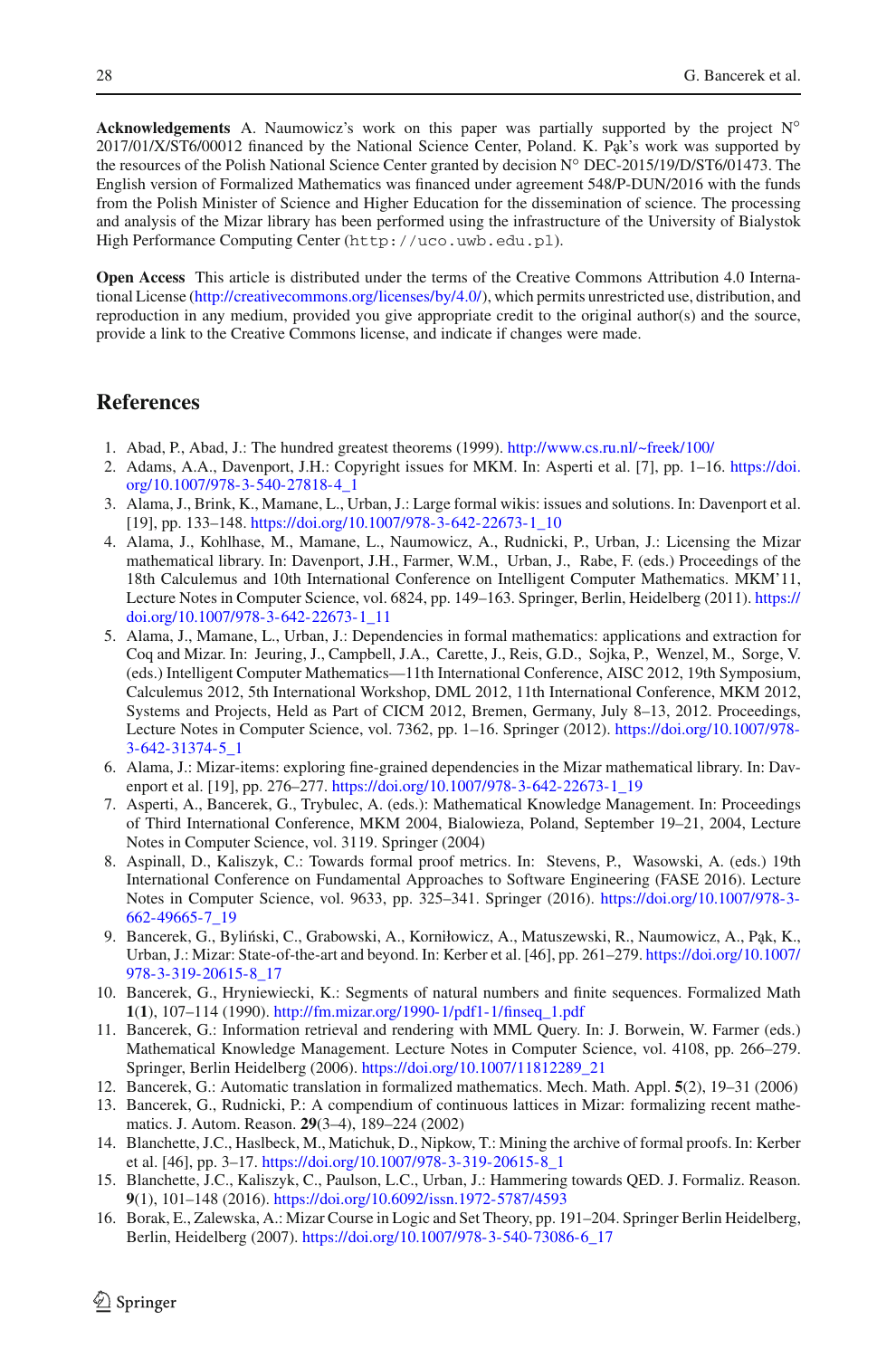- 
- <span id="page-20-4"></span>17. Borsuk, K.: On the homotopy types of some decomposition spaces. Bull. Acad. Polon. Sci. **18**, 235–239 (1970)
- <span id="page-20-3"></span>18. Butler, R.W., Sjogren, J.A.: A PVS graph theory library. Technical Report (1998)
- 19. Davenport, J.H., Farmer, W.M., Urban, J., Rabe, F. (eds.): Intelligent Computer Mathematics: 18th Symposium, Calculemus 2011, and 10th International Conference, MKM 2011, Bertinoro, Italy, July 18–23, 2011. Proceedings, Lecture Notes in Computer Science, vol. 6824. Springer (2011). [https://doi.org/10.](https://doi.org/10.1007/978-3-642-22673-1) [1007/978-3-642-22673-1](https://doi.org/10.1007/978-3-642-22673-1)
- <span id="page-20-0"></span>20. de Bruijn, N.: The mathematical language AUTOMATH, its usage, and some of its extensions. In: Laudet, M. (ed.) Proceedings of the Symposium on Automatic Demonstration, pp. 29–61. Springer LNM 125, Versailles, France (1968)
- <span id="page-20-16"></span>21. Gauthier, T., Kaliszyk, C., Urban, J.: Initial experiments with statistical conjecturing over large formal corpora. In: Kohlhase, A., Libbrecht P., Miller, B.R., Naumowicz, A., Neuper, W., Quaresma, P., Tompa, F.W., Suda, M. (eds.) Joint Proceedings of the FM4M, MathUI, and ThEdu Workshops, Doctoral Program, and Work in Progress at the Conference on Intelligent Computer Mathematics 2016 co-located with the 9th Conference on Intelligent Computer Mathematics (CICM 2016), Bialystok, Poland, July 25–29, 2016. CEUR Workshop Proceedings, vol. **1785**, pp. 219–228. CEUR-WS.org (2016). [http://ceur-ws.org/Vol-](http://ceur-ws.org/Vol-1785/W23.pdf)[1785/W23.pdf](http://ceur-ws.org/Vol-1785/W23.pdf)
- <span id="page-20-17"></span>22. Gauthier, T., Kaliszyk, C.: Aligning concepts across proof assistant libraries. J. Symbol. Comput. (to appear) (2017)
- <span id="page-20-9"></span>23. Gierz, G., Hofmann, K., Keimel, K., Lawson, J., Mislove, M., Scott, D.: A Compendium of Continuous Lattices. Springer, Berlin, Heidelberg, New York (1980)
- <span id="page-20-11"></span>24. Gierz, G., Hofmann, K., Keimel, K., Lawson, J., Mislove, M., Scott, D.: Continuous Lattices and Domains, Encyclopedia of Mathematics and its Applications, vol. 93. Cambridge University Press, Cambridge (2003)
- <span id="page-20-2"></span>25. Gonthier, G., Asperti, A., Avigad, J., Bertot, Y., Cohen, C., Garillot, F., Roux, S.L., Mahboubi, A., O'Connor, R., Biha, S.O., Pasca, I., Rideau, L., Solovyev, A., Tassi, E., Théry, L.: A machine-checked proof of the Odd Order Theorem. In: Blazy, S., Paulin-Mohring, C., Pichardie, D. (eds.) ITP. Lecture Notes in Computer Science, vol. 7998, pp. 163–179. Springer (2013)
- <span id="page-20-7"></span>26. Grabowski, A., Korniłowicz, A., Schwarzweller, C.: Equality in computer proof-assistants. In: Ganzha, M., Maciaszek, L.A., Paprzycki, M. (eds.) Proceedings of the 2015 Federated Conference on Computer Science and Information Systems. Annals of Computer Science and Information Systems, vol. 5, pp. 45–54. IEEE (2015). <https://doi.org/10.15439/2015F229>
- <span id="page-20-14"></span>27. Grabowski, A., Korniłowicz, A., Schwarzweller, C.: On algebraic hierarchies in mathematical repository of Mizar. In: Ganzha, M., Maciaszek, L.A., Paprzycki, M. (eds.) Proceedings of the 2016 Federated Conference on Computer Science and Information Systems. Annals of Computer Science and Information Systems, vol. 8, pp. 363–371. IEEE (2016). <https://doi.org/10.15439/2016F520>
- <span id="page-20-12"></span>28. Grabowski, A., Moschner, M.: Managing heterogeneous theories within a mathematical knowledge repository. In: Asperti et al. [7], pp. 116–129. [https://doi.org/10.1007/978-3-540-27818-4\\_9](https://doi.org/10.1007/978-3-540-27818-4_9)
- <span id="page-20-15"></span>29. Grabowski, A., Schwarzweller, C.: On duplication in mathematical repositories. In: Autexier, S., Calmet, J., Delahaye, D., Ion, P.D.F., Rideau, L., Rioboo, R., Sexton, A.P. (eds.) Intelligent Computer Mathematics, 10th International Conference, AISC 2010, 17th Symposium, Calculemus 2010, and 9th International Conference, MKM 2010, Paris, France, July 5–10, 2010. Proceedings, Lecture Notes in Computer Science, vol. 6167, pp. 300–314. Springer (2010). [https://doi.org/10.1007/978-3-642-14128-](https://doi.org/10.1007/978-3-642-14128-7_26) [7\\_26](https://doi.org/10.1007/978-3-642-14128-7_26)
- <span id="page-20-5"></span>30. Grabowski, A., Schwarzweller, C.: Revisions as an essential tool to maintain mathematical repositories. In: Proceedings of the 14th Symposium on Towards Mechanized Mathematical Assistants: 6th International Conference. Calculemus '07 /MKM '07, pp. 235–249. Springer-Verlag, Berlin, Heidelberg (2007). [https://](https://doi.org/10.1007/978-3-540-73086-6_20) [doi.org/10.1007/978-3-540-73086-6\\_20](https://doi.org/10.1007/978-3-540-73086-6_20)
- <span id="page-20-10"></span>31. Grabowski, A.: Expressing the notion of a mathematical structure in the formal language of Mizar. In: Gruca, A., Czachorski, T., Harezlak, K., Kozielski, S., Piotrowska, A. (eds.) Man-Machine Interactions 5. ICMMI 2017, vol. 659, pp. 261–270. Springer (2017). [https://doi.org/10.1007/978-3-319-67792-7\\_](https://doi.org/10.1007/978-3-319-67792-7_26) [26](https://doi.org/10.1007/978-3-319-67792-7_26)
- <span id="page-20-13"></span>32. Grabowski, A.: Mechanizing complemented lattices within Mizar type system. J. Autom. Reason. **55**(3), 211–221 (2015). <https://doi.org/10.1007/s10817-015-9333-5>
- <span id="page-20-8"></span>33. Grabowski, A.: Lattice theory for rough sets—a case study with Mizar. Fundam. Inform. **147**(2–3), 223– 240 (2016). <https://doi.org/10.3233/FI-2016-1406>
- <span id="page-20-6"></span>34. Grabowski, A., Korniłowicz, A., Naumowicz, A.: Mizar in a nutshell. J. Formaliz. Reason. **3**(2), 153–245 (2010)
- <span id="page-20-1"></span>35. Grabowski, A., Korniłowicz, A., Naumowicz, A.: Four decades of Mizar. J. Autom. Reason. **55**(3), 191– 198 (2015). <https://doi.org/10.1007/s10817-015-9345-1>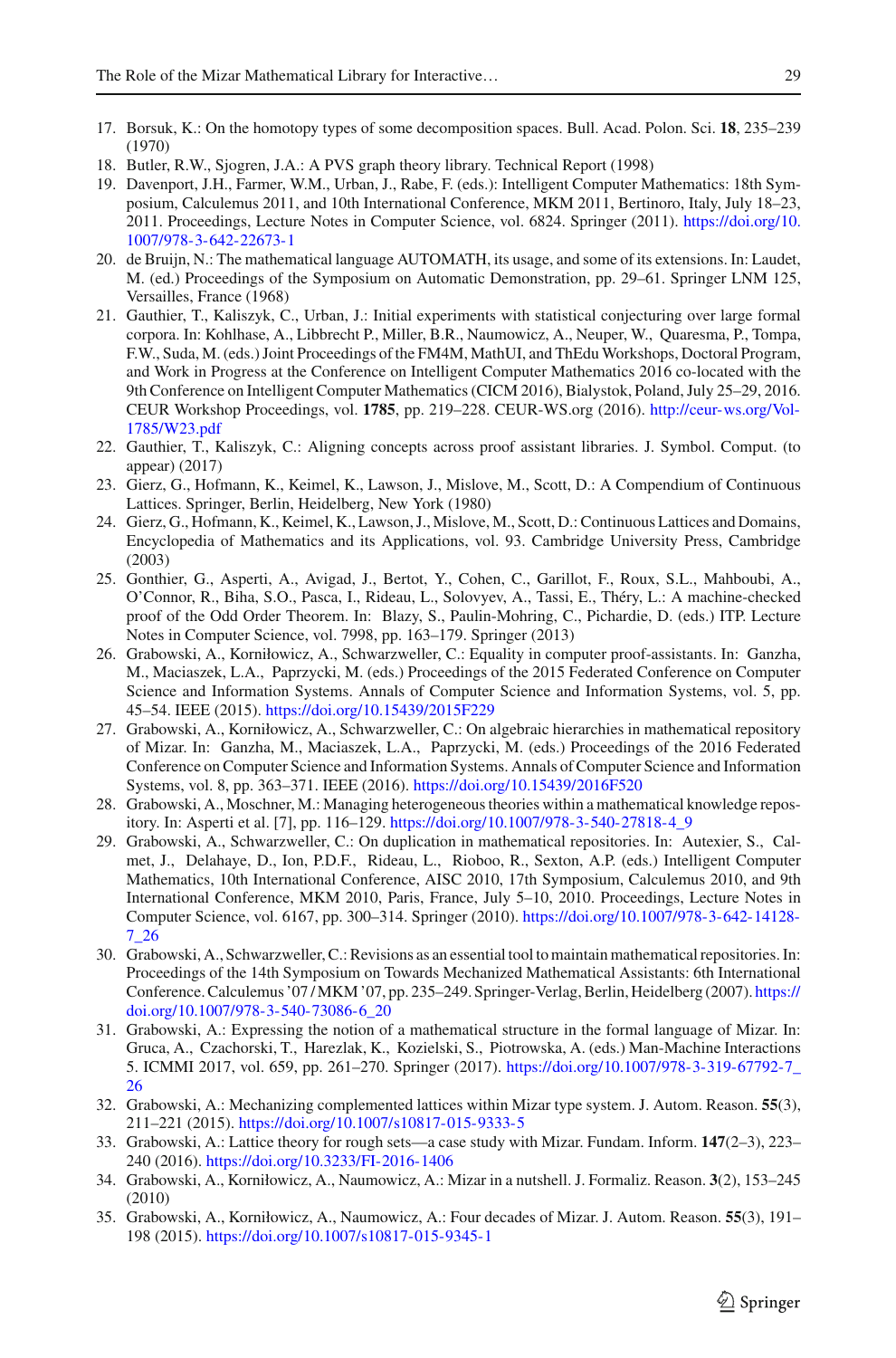- <span id="page-21-2"></span>36. Hales, T., Adams, M., Bauer, G., Dang, T.D., Harrison, J., Hoang, L.T., Kaliszyk, C., Magron, V., McLaughlin, S., Nguyen, T., et al.: A formal proof of the Kepler conjecture. Forum of Mathematics, Pi **5** (2017). <https://doi.org/10.1017/fmp.2017.1>
- <span id="page-21-10"></span>37. Iancu, M., Kohlhase, M., Rabe, F., Urban, J.: The Mizar mathematical library in OMDoc: translation and applications. J. Autom. Reason. **50**(2), 191–202 (2013). <https://doi.org/10.1007/s10817-012-9271-4>
- <span id="page-21-14"></span>38. Irving, G., Szegedy, C., Alemi, A.A., Eén, N., Chollet, F., Urban, J.: Deepmath—deep sequence models for premise selection. In: Lee, D.D., Sugiyama, M., von Luxburg, U., Guyon, I., Garnett, R. (eds.) Advances in Neural Information Processing Systems 29: Annual Conference on Neural Information Processing Systems 2016, December 5–10, 2016, Barcelona, Spain, pp. 2235–2243 (2016). [http://papers.](http://papers.nips.cc/paper/6280-deepmath-deep-sequence-models-for-premise-selection) [nips.cc/paper/6280-deepmath-deep-sequence-models-for-premise-selection](http://papers.nips.cc/paper/6280-deepmath-deep-sequence-models-for-premise-selection)
- <span id="page-21-18"></span>39. Kaliszyk, C., Pa˛k, K., Urban, J.: Towards a Mizar environment for Isabelle: foundations and language. In: Avigad, J., Chlipala, A. (eds.) Proceedings of the 5th ACM SIGPLAN Conference on Certified Programs and Proofs, Saint Petersburg, FL, USA, January 20–22, 2016, pp. 58–65. ACM (2016). [https://doi.org/](https://doi.org/10.1145/2854065.2854070) [10.1145/2854065.2854070](https://doi.org/10.1145/2854065.2854070)
- <span id="page-21-11"></span>40. Kaliszyk, C., Schulz, S., Urban, J., Vyskočil, J.: System description: E.T. 0.1. In: Felty, A.P., Middeldorp, A. (eds.) Proceedings of 25th International Conference on Automated Deduction (CADE'15). LNCS, vol. 9195, pp. 389–398. Springer (2015). [https://doi.org/10.1007/978-3-319-21401-6\\_27](https://doi.org/10.1007/978-3-319-21401-6_27)
- <span id="page-21-17"></span>41. Kaliszyk, C., Urban, J., Vyskočil, J.: Efficient semantic features for automated reasoning over large theories. In: Yang, Q., Wooldridge, M. (eds.) Proceedings of the 24th International Joint Conference on Artificial Intelligence (IJCAI'15), pp. 3084–3090. AAAI Press (2015)
- <span id="page-21-15"></span>42. Kaliszyk, C., Urban, J., Vyskočil, J.: Lemmatization for stronger reasoning in large theories. In: Lutz, C., Ranise, S. (eds.) Frontiers of Combining Systems (FroCoS'15). LNCS, vol. 9322, pp. 341–356. Springer (2015). [https://doi.org/10.1007/978-3-319-24246-0\\_21](https://doi.org/10.1007/978-3-319-24246-0_21)
- <span id="page-21-19"></span>43. Kaliszyk, C., Urban, J., Vyskočil, J.: System description: Statistical parsing of informalized Mizar formulas (to appear) (2017)
- <span id="page-21-16"></span>44. Kaliszyk, C., Urban, J.: Learning-assisted theorem proving with millions of lemmas. J. Symbol. Comput. **69**, 109–128 (2015). <https://doi.org/10.1016/j.jsc.2014.09.032>
- <span id="page-21-12"></span>45. Kaliszyk, C., Urban, J.: MizAR 40 for Mizar 40. J. Autom. Reason. **55**(3), 245–256 (2015). [https://doi.](https://doi.org/10.1007/s10817-015-9330-8) [org/10.1007/s10817-015-9330-8](https://doi.org/10.1007/s10817-015-9330-8)
- 46. Kerber, M., Carette, J., Kaliszyk, C., Rabe, F., Sorge, V. (eds.): Intelligent Computer Mathematics— International Conference, CICM 2015, Washington, DC, USA, July 13–17, 2015, Proceedings, Lecture Notes in Computer Science, vol. 9150. Springer (2015). <https://doi.org/10.1007/978-3-319-20615-8>
- <span id="page-21-3"></span>47. Klein, G., Elphinstone, K., Heiser, G., Andronick, J., Cock, D., Derrin, P., Elkaduwe, D., Engelhardt, K., Kolanski, R., Norrish, M., Sewell, T., Tuch, H., Winwood, S.: seL4: Formal verification of an OS kernel. In: Proceedings of the ACM SIGOPS 22-nd Symposium on Operating Systems Principles, SOSP'09, pp. 207–220. ACM, New York, NY, USA (2009). <https://doi.org/10.1145/1629575.1629596>
- 48. Kohlhase, M., Johansson, M., Miller, B.R., de Moura, L., Tompa, F.W. (eds.): Intelligent Computer Mathematics. In: Proceedings of the 9th International Conference, CICM 2016, Bialystok, Poland, July 25–29, 2016, Lecture Notes in Computer Science, vol. 9791. Springer (2016). [https://doi.org/10.1007/](https://doi.org/10.1007/978-3-319-42547-4) [978-3-319-42547-4](https://doi.org/10.1007/978-3-319-42547-4)
- <span id="page-21-5"></span>49. Korniłowicz, A.: Enhancement of Mizar texts with transitivity property of predicates. In: Kohlhase et al. [48], pp. 157–162. [https://doi.org/10.1007/978-3-319-42547-4\\_12](https://doi.org/10.1007/978-3-319-42547-4_12)
- <span id="page-21-8"></span>50. Korniłowicz, A.: A proof of the Jordan curve theorem via the Brouwer fixed point theorem. Mech. Math. Appl. Spe. Issue Jordan Curve Theorem **6**(1), 33–40 (2007)
- <span id="page-21-6"></span>51. Korniłowicz, A.: On rewriting rules in Mizar. J. Autom. Reason. **50**(2), 203–210 (2013). [https://doi.org/](https://doi.org/10.1007/s10817-012-9261-6) [10.1007/s10817-012-9261-6](https://doi.org/10.1007/s10817-012-9261-6)
- <span id="page-21-4"></span>52. Korniłowicz, A.: Definitional expansions in Mizar. J. Autom. Reason. **55**(3), 257–268 (2015). [https://doi.](https://doi.org/10.1007/s10817-015-9331-7) [org/10.1007/s10817-015-9331-7](https://doi.org/10.1007/s10817-015-9331-7)
- <span id="page-21-9"></span>53. Korniłowicz, A.: Flexary connectives in Mizar. Comput. Lang. Syst. Struct. **44**, 238–250 (2015). [https://](https://doi.org/10.1016/j.cl.2015.07.002) [doi.org/10.1016/j.cl.2015.07.002](https://doi.org/10.1016/j.cl.2015.07.002)
- <span id="page-21-0"></span>54. Letichevsky, A.A., Lyaletski, A.V., Morokhovets, M.K.: Glushkov's evidence algorithm. Cybern. Syst. Anal. **49**(4), 489–500 (2013). <https://doi.org/10.1007/s10559-013-9534-z>
- <span id="page-21-13"></span>55. Loos, S., Irving, G., Szegedy, C., Kaliszyk, C.: Deep network guided proof search. In: Eiter, T., Sands, D. (eds.) LPAR-21. 21st International Conference on Logic for Programming, Artificial Intelligence and Reasoning. EPiC Series in Computing, vol. 46, pp. 85–105. EasyChair (2017)
- <span id="page-21-1"></span>56. Matuszewski, R., Rudnicki, P.: Mizar: the first 30 years. Mech. Math. Appl. Special Issue on 30 Years of Mizar **4**(1), 3–24 (2005)
- <span id="page-21-7"></span>57. Milewski, R.: Fundamental theorem of algebra. Formaliz. Math. **9**(**3**), 461–470 (2001). [http://fm.mizar.](http://fm.mizar.org/2001-9/pdf9-3/polynom5.pdf) [org/2001-9/pdf9-3/polynom5.pdf](http://fm.mizar.org/2001-9/pdf9-3/polynom5.pdf)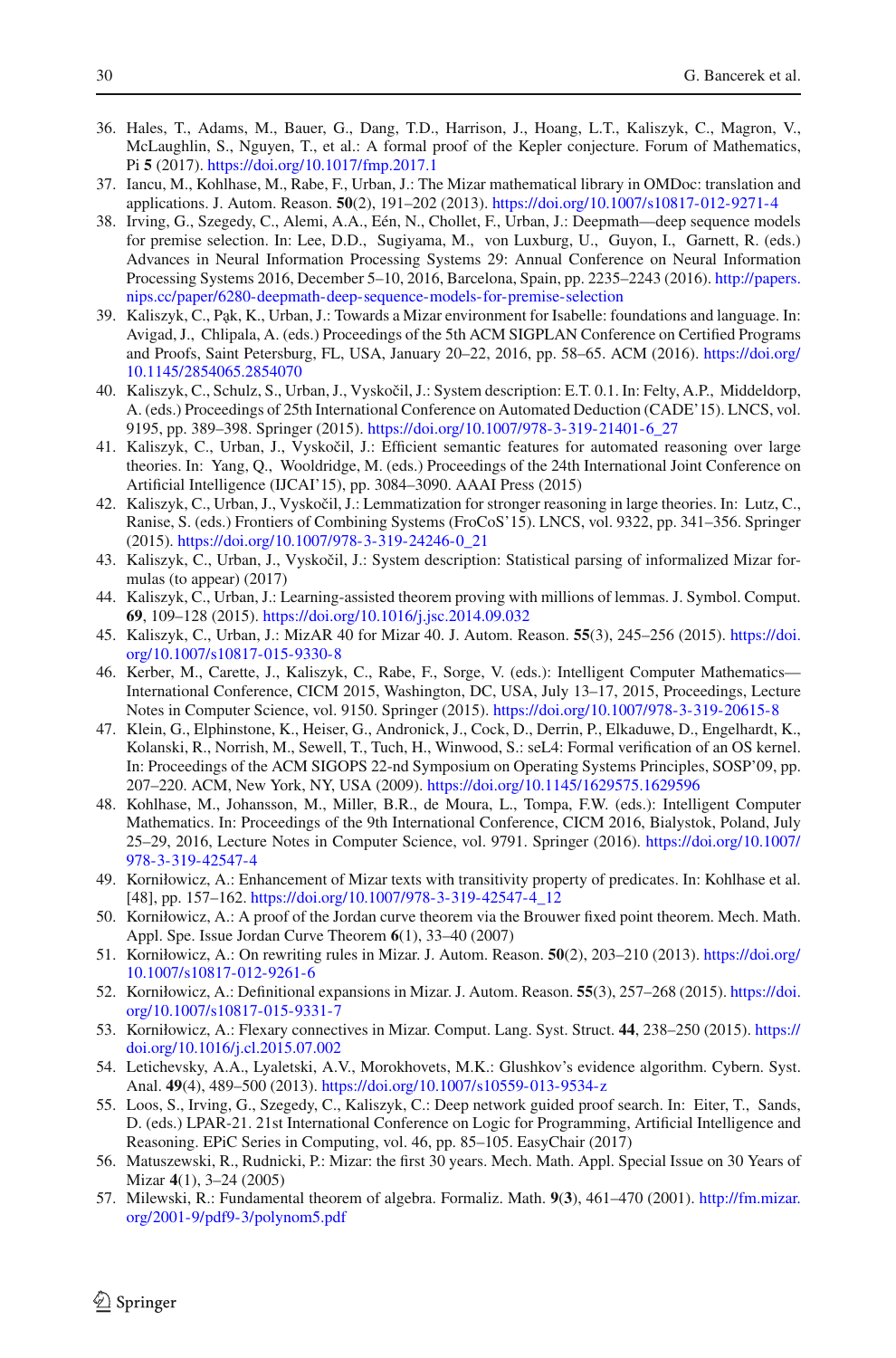- <span id="page-22-0"></span>58. Milner, R.: Implementation and applications of Scott's logic for computable functions. SIGPLAN Not. **7**(1), 1–6 (1972). <https://doi.org/10.1145/942578.807067>
- <span id="page-22-3"></span>59. Naumowicz, A., Byliński, C.: Improving Mizar texts with properties and requirements. In: Asperti, A., Bancerek, G., Trybulec, A. (eds.) Mathematical Knowledge Management, Third International Conference, MKM 2004 Proceedings. MKM'04, Lecture Notes in Computer Science, vol. 3119, pp. 290–301 (2004). [https://doi.org/10.1007/978-3-540-27818-4\\_21](https://doi.org/10.1007/978-3-540-27818-4_21)
- <span id="page-22-7"></span>60. Naumowicz, A., Korniłowicz, A.: Introducing Euclidean relations to Mizar. In: Ganzha, M., Maciaszek, L.A., Paprzycki,M. (eds.) Proceedings of the 2017 Federated Conference on Computer Science and Information Systems, FedCSIS 2017, Prague, Czech Republic, September 3–6, 2017. Annals of Computer Science and Information Systems, vol. 11, pp. 245–248. IEEE (2017). <https://doi.org/10.15439/2017F368>
- <span id="page-22-19"></span>61. Naumowicz, A., Piliszek, R.: Accessing the Mizar library with a weakly strict Mizar parser. In: Kohlhase et al. [48], pp. 77–82. [https://doi.org/10.1007/978-3-319-42547-4\\_6](https://doi.org/10.1007/978-3-319-42547-4_6)
- <span id="page-22-6"></span>62. Naumowicz, A.: Enhanced processing of adjectives in Mizar. In: Grabowski, A., Naumowicz, A. (eds.) Computer Reconstruction of the Body of Mathematics. Studies in Logic, Grammar and Rhetoric, vol. 18(31), pp. 89–101. University of Białystok (2009)
- <span id="page-22-4"></span>63. Naumowicz, A.: Evaluating prospective built-in elements of computer algebra in Mizar. In: Matuszewski, R., Zalewska, A. (eds.) From Insight to Proof: Festschrift in Honour of Andrzej Trybulec. Studies in Logic, Grammar and Rhetoric, vol. 10(23), pp. 191–200. University of Białystok (2007). [http://mizar.](http://mizar.org/trybulec65/) [org/trybulec65/](http://mizar.org/trybulec65/)
- <span id="page-22-13"></span>64. Naumowicz, A.: SAT-enhanced Mizar proof checking. In: Watt et al. [91], pp. 449–452. [https://doi.org/](https://doi.org/10.1007/978-3-319-08434-3_37) [10.1007/978-3-319-08434-3\\_37](https://doi.org/10.1007/978-3-319-08434-3_37)
- <span id="page-22-21"></span>65. Naumowicz, A.: Teaching how to write a proof. In: FORMED 2008: Formal Methods in Computer Science Education. Budapest, March 29, 2008, pp. 91–100 (2008)
- <span id="page-22-8"></span>66. Naumowicz, A.: Tools for MML environment analysis. In: Kerber et al. [46], pp. 348–352. [https://doi.](https://doi.org/10.1007/978-3-319-20615-8_26) [org/10.1007/978-3-319-20615-8\\_26](https://doi.org/10.1007/978-3-319-20615-8_26)
- <span id="page-22-22"></span>67. Naumowicz, A.: Towards standardized Mizar environments. In: Borzemski, L., Swiatek, J., Wilimowska, Z. (eds.) Information Systems Architecture and Technology: Proceedings of 38th International Conference on Information Systems Architecture and Technology—ISAT 2017—Part II, Szklarska Poręba, Poland, September 17–19, 2017. Advances in Intelligent Systems and Computing, vol. 656, pp. 166–175. Springer (2017). [https://doi.org/10.1007/978-3-319-67229-8\\_15](https://doi.org/10.1007/978-3-319-67229-8_15)
- <span id="page-22-5"></span>68. Naumowicz, A.: Interfacing external CA systems for Gröbner bases computation in Mizar proof checking. Int. J. Comput. Math. **87**(1), 1–11 (2010). <https://doi.org/10.1080/00207160701864459>
- <span id="page-22-14"></span>69. Naumowicz, A.: Automating Boolean set operations in Mizar proof checking with the aid of an external SAT solver. J. Autom. Reason. **55**(3), 285–294 (2015). <https://doi.org/10.1007/s10817-015-9332-6>
- <span id="page-22-9"></span>70. Nowak, B., Trybulec, A.: Hahn-Banach theorem. Formaliz. Math. **4**(**1**), 29–34 (1993). [http://fm.mizar.](http://fm.mizar.org/1993-4/pdf4-1/hahnban.pdf) [org/1993-4/pdf4-1/hahnban.pdf](http://fm.mizar.org/1993-4/pdf4-1/hahnban.pdf)
- <span id="page-22-15"></span>71. Pa˛k, K.: Automated improving of proof legibility in the Mizar system. In: Watt et al. [91], pp. 373–387. [https://doi.org/10.1007/978-3-319-08434-3\\_27](https://doi.org/10.1007/978-3-319-08434-3_27)
- 72. Pa˛k, K.: Methods of lemma extraction in natural deduction proofs. J. Autom. Reason. **50**(2), 217–228 (2013). <https://doi.org/10.1007/s10817-012-9267-0>
- <span id="page-22-16"></span>73. Pąk, K.: Improving legibility of formal proofs based on the close reference principle is NP-hard. J. Autom. Reason. **55**(3), 295–306 (2015). <https://doi.org/10.1007/s10817-015-9337-1>
- <span id="page-22-12"></span>74. Retel, K.: The class of series—parallel graphs. Part I. Formaliz. Math. **11**(**1**), 99–103 (2003). [http://fm.](http://fm.mizar.org/2003-11/pdf11-1/necklace.pdf) [mizar.org/2003-11/pdf11-1/necklace.pdf](http://fm.mizar.org/2003-11/pdf11-1/necklace.pdf)
- <span id="page-22-20"></span>75. Retel, K., Zalewska, A.: Mizar as a tool for teaching mathematics. Mech. Math. Appl. Spec. Issue 30 Years of Mizar **4**(1), 35–42 (2005)
- <span id="page-22-2"></span>76. Rudnicki, P., Trybulec, A.: A collection of TEXed Mizar abstracts. University of Alberta, Techical Report (1989)
- <span id="page-22-18"></span>77. Rudnicki, P., Trybulec, A.: Abian's fixed point theorem. Formaliz. Math. **6**(**3**), 335–338 (1997). [http://](http://fm.mizar.org/1997-6/pdf6-3/abian.pdf) [fm.mizar.org/1997-6/pdf6-3/abian.pdf](http://fm.mizar.org/1997-6/pdf6-3/abian.pdf)
- <span id="page-22-17"></span>78. Rudnicki, P., Trybulec, A.: Mathematical knowledge management in Mizar. In: Proceedings of MKM 2001 (2001)
- <span id="page-22-23"></span>79. Sutcliffe, G.: The 8th IJCAR automated theorem proving system competition—CASC-J8. AI Commun. **29**(5), 607–619 (2016). <https://doi.org/10.3233/AIC-160709>
- <span id="page-22-1"></span>80. Tarski, A.: On well-ordered subsets of any set. Fundam. Math. **32**, 176–183 (1939)
- <span id="page-22-10"></span>81. The QED manifesto. In: Bundy, A. (ed.) CADE. Lecture Notes in Computer Science, vol. 814, pp. 238–251. Springer (1994)
- <span id="page-22-11"></span>82. Thomasse, S.: On better-quasi-ordering countable series-parallel orders. Trans. Am. Math. Soc. **352**(6), 2491–2505 (2000)